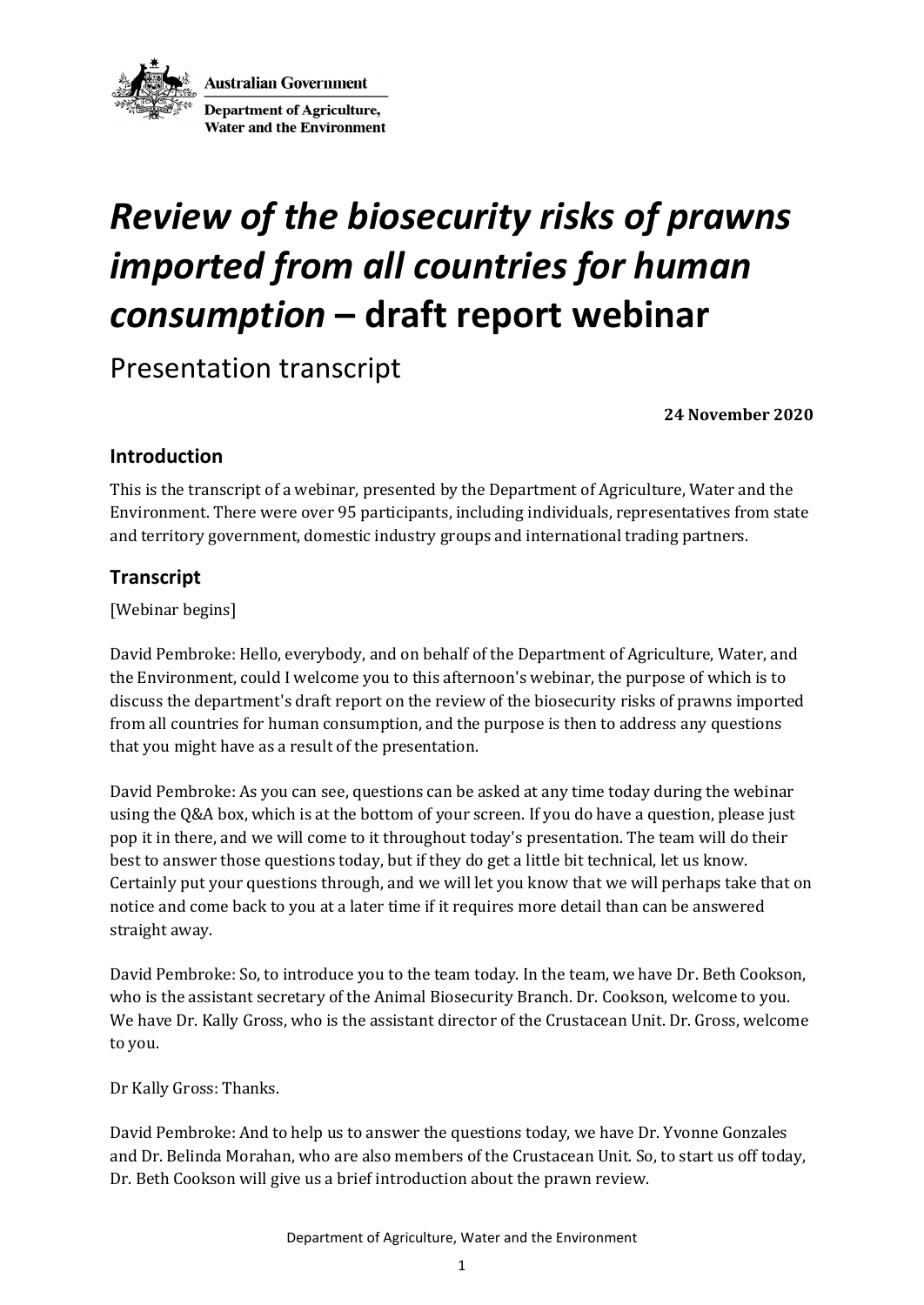Dr Beth Cookson: Thanks, David, and welcome all. I'd like to start today by acknowledging the traditional custodians of the lands we are meeting on today. Here in Canberra, the Ngunnawal people, and I extend that recognition to the traditional custodians of all other lands that you join us from today across Australia. I acknowledge and respect their continuing culture and connection to land, sea, environment, water, and community, and pay my respects to elders both past and present.

Dr Beth Cookson: On behalf of the department and my colleagues who are with me today, I welcome everyone who is attending, including those who represent our Australian domestic industry groups, private enterprises, our counterparts in the states and territories, and participants from our trading partners. We have quite a good attendance list so far, so we're pleased that there is so much interest and we hope that we can answer your questions today and provide a bit more information about the prawn review.

Dr Beth Cookson: As most of you would be familiar, the review of the biosecurity risk of imported prawns was initiated following an outbreak of white spot disease in south-east Queensland in Australia in 2016. The prawn review assesses known prawn diseases of biosecurity concern that may be associated with imported prawns and provides recommendations about if and how prawns can be imported in a manner that achieves Australia's appropriate level of protection. We are holding this webinar today as an opportunity to break down our approach to conducting the risk analysis and about the recommendations in the draft report, and to provide you all with an opportunity to ask questions about the draft report. As David has mentioned, we will do our best to answer as many of those questions as we can today, and if not, we will be able to provide answers to your questions out of session.

Dr Beth Cookson: I will now hand over to Kally, our prawn review liaison officer, that many of you will be familiar with and know, to provide the presentation. Thanks, Kally.

Dr Kally Gross: Thanks, Beth.

Good afternoon, everyone. First of all, I'll just give you a quick run through of what today's presentation will cover. We'll go through a bit of information and background about the draft report, the methodology used to conduct the risk analysis, the biosecurity measures considered for prawns, and we'll go through a risk assessment example, what our proposed import conditions for prawns are, the next steps in the review process, and of course, then we'll have the question and answer session.

So, the draft report documents our review of the biosecurity risks of imported prawns and provides recommendations about if and how prawns can be imported into Australia. It was released on the 28th of September, and comments can be made until the 15th of January. Your submissions can be made using the Have Your Say platform, but please let us know if you're having any issues providing your submission. We really encourage everyone to make a submission. It doesn't have to be long, but we do want to hear from you, whether you agree or disagree with what is presented in the report. We will consider all submissions when we're preparing the final report. We understand the draft report is long and complex, which is why we've put in place a slightly longer consultation period than usual.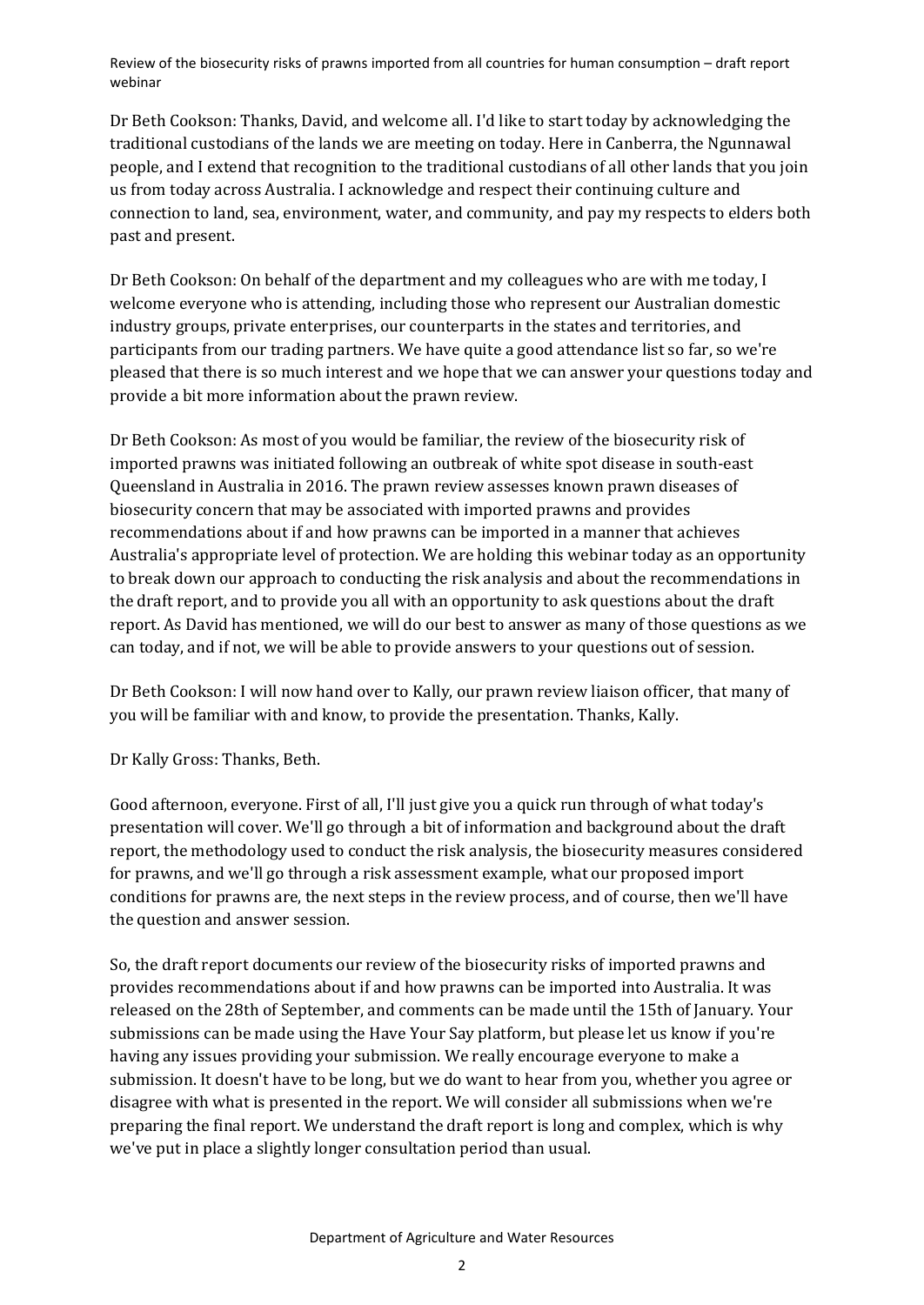Australia is free from many pests and diseases found around the world. Our animal, plant, and human health rely on stringent controls and measures to manage the risk of these pests and diseases entering and becoming established in Australia. Australia's biosecurity framework is supported by Commonwealth, state and territory legislation, policies, import conditions, and our shared responsibilities. Australia's approach is a multilayered system involving complementary measures applied across the biosecurity continuum. That's offshore, border, and onshore.

The department conducts its animal and animal product risk analyses in accordance with the international biosecurity obligations, including the World Trade Organization's Agreement on the Application of Sanitary and Phytosanitary Measures, the policies and recommendations outlined by the World Organisation for Animal Health, or the OIE, and of course taking into account guidelines from the World Health Organization.

So, the prawn review was conducted using a risk analysis process that is consistent with that described by the OIE's aquatic animal health code.

Before we delve too deeply into the details of our risk assessment process, I just wanted to cover what is risk and what is risk assessment. In simple terms, risk is the chance that something might happen. It is determined by combining the likelihood of the event occurring with the consequences if that event occurred. How do we calculate risk? Through a risk assessment, which is the method we use to combine likelihood and consequence to get a risk level. We do risk assessments all the time in our everyday life, whether we realise it or not, and there is a considerable amount of research on the way people perceive risk, how they manage it, and how they live with it. Things like past events, perceived skill level, personal circumstances, the consequences of an event, and of course the actual event itself can all affect the way we perceive risk and the way we conduct our risk assessments.

Because of these factors, our perceptions of risk do not always correlate with actual probabilities of risk. An example of this is the fear of flying. The evidence tells us that the risk of dying in a plane crash is about one in 11 million. For most of us, we consider this a very small risk, and we're happy to fly. However, for others, the risk is perceived to be far greater, and even though the evidence says it is not, they still have a perceived risk of flying. This is usually down to factors that I've mentioned before. For example, perhaps they've had a traumatic flight in the past. However, for whatever reason, their risk appetite, that is the level of risk they're willing to accept, does not extend to flying.

In trade terms, a risk appetite is almost like our appropriate level of protection, or ALOP. Australia describes its ALOP as providing a high level of protection aimed at reducing risk to a very low level, but not to zero, and it's important to consider this in the context of the risk assessments we undertake. In the department, we use a rigorous science-based process to conduct our risk assessments. Our role is to conduct the risk assessments in an objective and impartial manner, using the available scientific evidence and remove any of the factors that may influence our perceptions of risk. We want our outcomes to achieve Australia's ALOP. That is that they manage risk and are as only as restrictive as the science tells us they need to be to allow safe trade. It's a fine balance.

This figure depicts the risk analysis process and it will be presented on the coming slides. The parts of the process that I'm discussing will be highlighted. The principal aim of import risk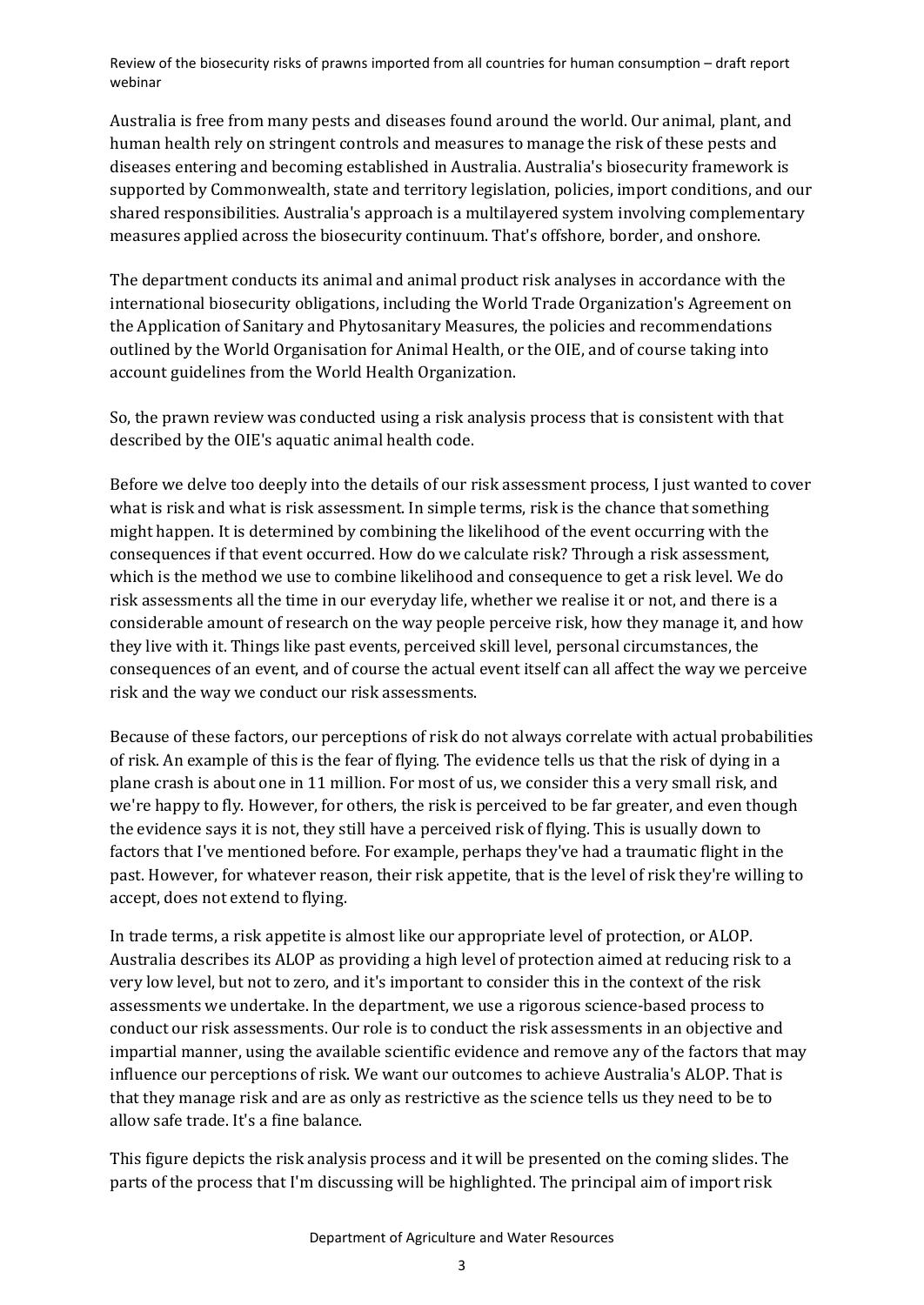analysis is to provide a science-based, objective, and defensible method of assessing and managing the disease risks associated with importation of a product. As shown with the numbers on this diagram, there are four components to a risk analysis. They are hazard identification, risk assessment, risk management, and risk communication.

So, hazard identification is the first step in the risk analysis process. On your slide, you will see the hazards, which we've retained for risk assessment in the draft report. Noting that there was insufficient information to conduct a risk assessment for yellow head virus genotype eight and also that the assessments for DIV1 and CMNV, that's decapod iridescent virus 1 and covert mortality nodavirus, were conducted based on the available information. We continue to monitor the situation with respect to these three hazards because the data is ever-changing.

To be retained as a hazard, the pathogenic agents must be relevant to prawns, be present in the exporting country, but absent in Australia. However, if they are present in Australia, the disease agent must be listed or subject to a control or eradication program, such as white spot syndrome viruses in Australia, and they must also have the potential to cause adverse consequences.

The second component of risk analysis is risk assessment, which we have discussed as being the way that we combine likelihood and consequence to get a risk outcome. Highlighted in dark orange is the first of the four steps of risk assessment, the entry assessment. The entry assessment describes a pathway for the introduction of the hazard into Australia and estimates the likelihood of that occurring. The scope of the prawn review was a single-entry scenario of the important from all countries of nonviable, farm-sourced, frozen, uncooked whole prawns intended for human consumption. This is also known as an unrestricted risk. A restricted risk is when a biosecurity measure has been applied to the product.

To estimate the likelihood of entry, we considered key factors, such as the biological characteristics of the hazard, which might have included things such as the ability of the hazard to infect specific tissue types in the prawns, which is something called tissue tropism. We also considered the effectiveness of post-harvest inspection and grading in removing infected prawns before export. In general, we considered that this wouldn't be a suitable way to remove prawns because quite often this inspection is only done for food safety purposes, and most of the hazards of concern can still be present in infected prawns, which are showing only minimal clinical science, but they may still be at a high infectious dose.

Finally, we also look at the effect of processing, transport, and storage on the hazard. Will the hazard still be infectious if it's in the prawn at the time it enters Australia? For most hazards we considered, the answer to this is yes. Viruses are hardy. They survive freezing, they're not external pathogens, so washing does not remove them. Of course, freezing can have an effect on non-viral pathogens, such as bacteria.

The exposure assessment is the second step in the risk assessment process. The exposure assessment estimates the likelihood of direct exposure of a susceptible population or exposure group to each hazard via imported prawns. To conduct the exposure assessment, we identified the exposure groups, we identified the exposure pathways, and considered hazard and exposure group-specific information in order to estimate the likelihood of direct exposure of each group. The exposure assessment does not consider exposures such as farmed crustaceans being exposed to infected wild crustaceans. This exposure is considered when determining the likelihood of establishment and spread later in the risk assessment process.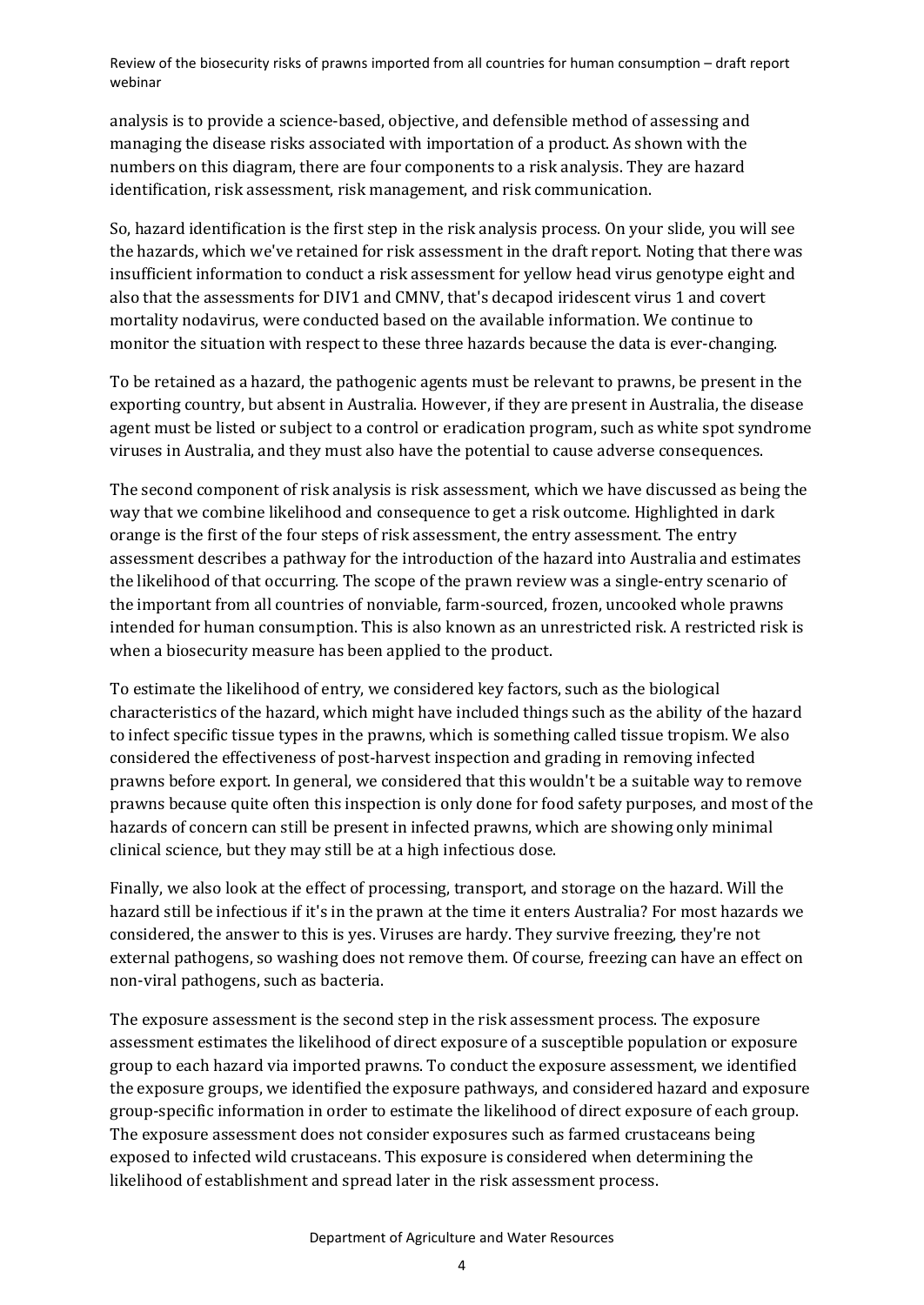The three exposure groups which we identified were farmed crustaceans; hatchery crustaceans, which encompasses broodstock and postlarvae in the hatcheries, as well as crustaceans in research facilities and public aquaria; and also wild crustaceans.

Once exposure groups are identified, the next step is to identify the key distribution pathways and the end uses that may result in an exposure group encountering an imported prawn. This flowchart shows the key distribution pathways in white boxes, the end uses and exposure pathways for imported prawns are in blue and orange boxes, and the three exposure groups in the purple boxes. We identified the use of imported prawns as bait or berley by recreational fishers and the use of imported prawns as feed for crustacean broodstock or crustaceans in research facilities and public aquaria as the major exposure pathways. They're shown in orange.

These are the exposure pathways which pose the greatest risk, as they are direct and have a high probability of completion. These two pathways have black full lines representing which of the exposure groups they would most likely be diverted to. These lines are not weighted, so they do not attribute likelihood or volume of exposure. There are also several minor pathways identified, and they're depicted with the blue and dotted lines. These were not considered further in the risk assessment because they do not substantially contribute to risk. Once we determine the exposure groups and exposure pathways, we estimated the likelihood of imported prawns entering the general environment of each of these exposure groups via those major exposure pathways.

The third step in the risk assessment process is the consequence assessment. The consequence assessment describes the potential consequences of the given exposure and estimates the probability of them occurring. To undertake the consequence assessment, we identified a likely outbreak scenario, estimated the partial likelihood of establishment and spread, determined the overall impact of establishment and spread, and then using those two values, we determined the likely consequences of the outbreak scenario.

When selecting the outbreak scenario, several scenarios were considered across a continuum, ranging from no spread to establishment and spread of the disease to its natural geographic limits. The outbreak scenario selected was that the hazard establishes in the directly exposed population and spreads to wild and farmed populations. It is not eradicated, and becomes endemic in Australia, and eventually spreads to its natural geographic limits. We considered this outbreak scenario was the most appropriate because it had the most potential to occur with the most significant consequences.

The partial likelihood of establishment and spread of the hazard in each exposure group is an estimation of how likely it is that the hazard will establish in that exposure group. When estimating the partial likelihood of establishment of spread, factors specific to the hazard and which consider the dynamics of the exposure group are considered. These include things such as species susceptibility, biosecurity processes in place in the exposure groups to prevent disease incursions and spread, the density of animals in the exposure group, and whether we expect sick animals to be prey for non-susceptible species.

The overall impact of establishment and spread was determined by considering the impacts across seven impact criteria: two direct and five indirect, which covered the biological, economic, and environmental impacts of an outbreak. The direct and indirect impacts were combined to determine the overall impact of establishment and spread. Finally, the overall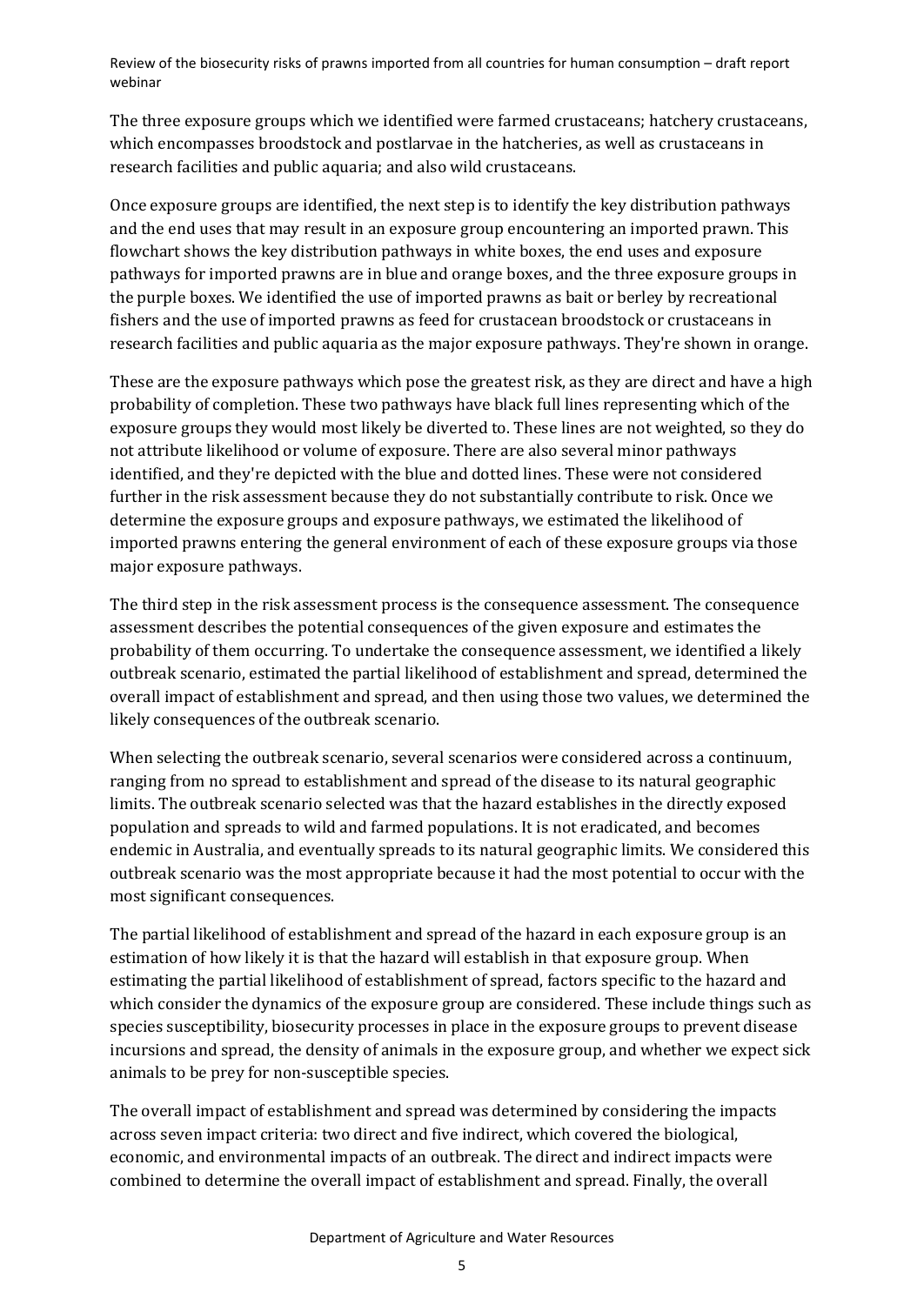impact of establishment and spread was combined with the partial likelihoods of establishment and spread to determine the likely consequences of establishment and spread.

The fourth step in the risk assessment is the risk estimation process. Risk estimation combines the likelihood of entry and exposure with the likely consequences of an outbreak to determine the overall annual risk of the hazard. It is at this point that the overall annual risk of the unrestricted product is compared to Australia's ALOP. If the overall risk is estimated to be greater than very low, then imports are not permitted unless risk management measures can be applied to reduce the risk to at least very low. If the overall annual risk achieves Australia's ALOP, then no risk management is needed.

Risk management is the third component of the risk analysis process. It is the process of identifying, selecting, and implementing measures that can be applied to reduce the level of risk of a hazard, while at the same time ensuring that negative effects on trade are minimised. If, during risk estimation, it was determined that the overall annual risk exceeded Australia's ALOP, then we identify risk management measures and assess whether those measures will reduce risk to an acceptable level. This is now the restricted product or the restricted risk. If, following the application of the biosecurity measures, the risk still exceeds ALOP, then further measures can be applied until ALOP is achieved or it is determined that the product cannot be safely imported.

Risk communication is shown here as the fourth component in the risk analysis process, but in actuality, it's an ongoing process from the beginning to the very end. It includes both informal and formal consultation with stakeholders and peer review is also an essential component of risk communication. Peer review is used to obtain a scientific critique and to ensure that the data, information, methods, and assumptions are the best available. The draft report and the hazard table were both subject to peer review by two independent leading experts in crustacean diseases before they were released.

So, for the following, I'll just run through what biosecurity measures we selected from a range of pre-export and on-arrival measures, which are considered practical, to inform the basis of those recommended to apply to prawns imported for human consumption.

There are two means by which biosecurity measures can reduce the overall risk of a hazard to achieve Australia's ALOP. Firstly, by reducing the likelihood of that hazard entering Australia in imported prawns, and secondly, by reducing the likelihood that the susceptible animals in Australia would be exposed to the hazard in the imported prawns. The extent to which biosecurity measures will reduce the likelihood of entry and/or exposure is dependent on the specific hazard and the exposure groups. For example, if we removed the head and shell from prawns, that might reduce the entry risk for some hazards, but not all because most hazards are present in the body of prawns as well as the head and shell, and removal of the head and shell may reduce the exposure risk in two of our exposure groups, farmed and hatchery, because whole prawns are preferred for their nutritional composition, but it won't necessarily reduce the likelihood of exposure of wild crustaceans because fishers are more interested in the product being uncooked and easily accessible and available.

The table shown here provides an overview about how the biosecurity measures considered for prawns manage risk. The table doesn't represent that these measures specifically achieve ALOP on their own for each of those identified hazards, but their application reduces the likelihood of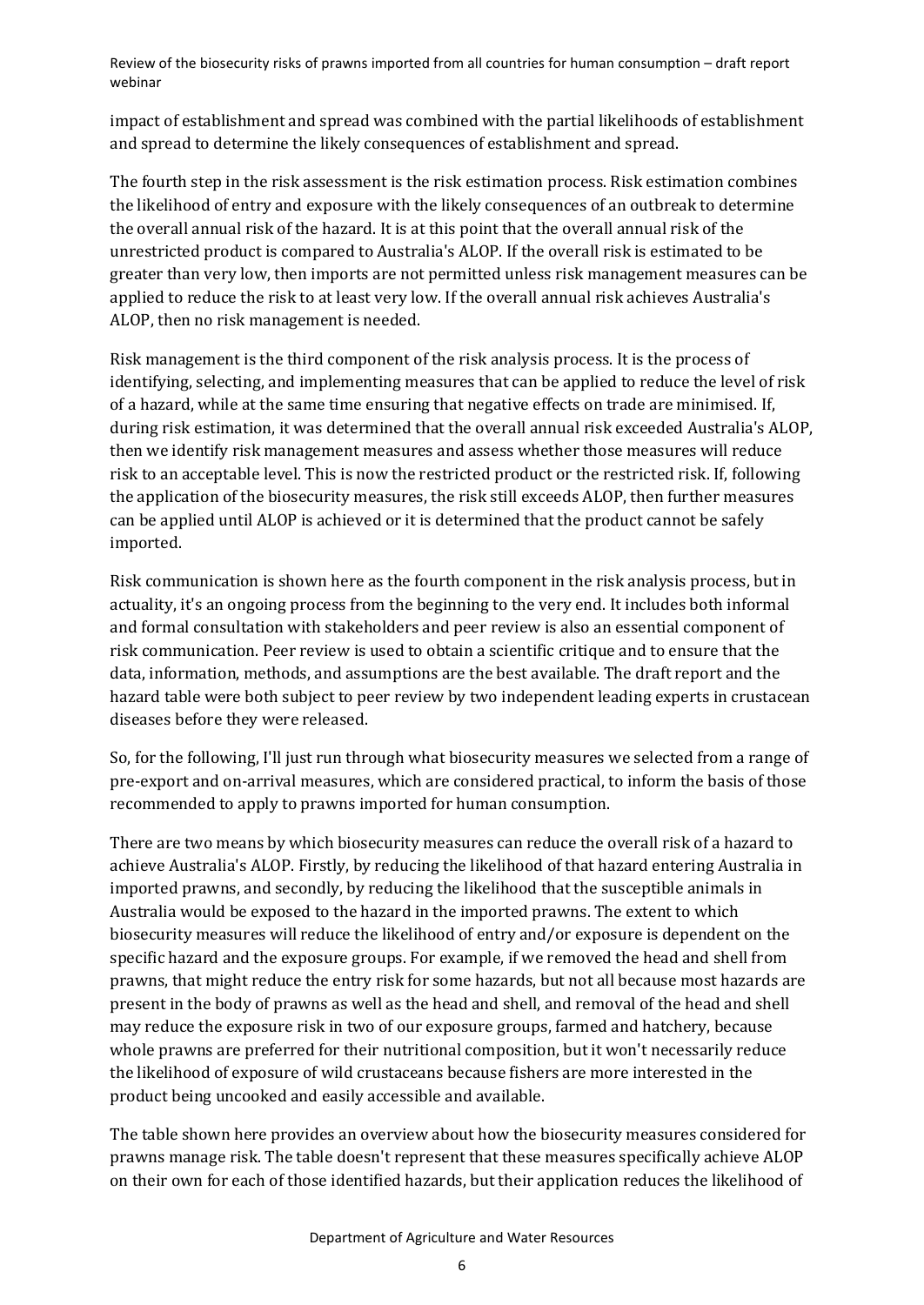entry and/or exposure, and usually in combination with a number of measures ALOP is achieved.

So, in the first column, this contains the biosecurity measure. Column two explains how or if the biosecurity measure reduces the likelihood of entry of the hazard, and column three does the same for exposure. How or if the biosecurity measure reduces the likelihood of exposure for our exposure groups. The use of NA indicates the biosecurity measure has no impact on entry or exposure.

In the first row of biosecurity measures, we have sourcing from free populations. This reduces entry likelihood for all hazards because products would be sourced from countries, zones or compartments which have been assessed by the department to be free of the hazard. It, however, doesn't change the exposure likelihoods because there is nothing obvious about the prawns that would prevent them being used as bait or feed.

The next example is head and shell removal again, which is the third line down. This reduces entry likelihood for those hazards which are present preferentially in the head and shell, such as Laem-Singh virus, and it reduces exposure likelihood only for two of the exposure groups, as I mentioned earlier, farmed and hatchery because whole prawns are the preferred for their nutritional benefits. However, it's assumed that these products will still be used by fishers and bait as their use is driven primarily by convenience and availability, so there's no decrease in the likelihood of exposure of wild crustaceans.

If we move down to the very last row, labelling for human consumption. As you can see, this will have no impact on the entry likelihood because, of course, it doesn't affect the hazard in any way. However, we use this measure to reduce the likelihood that prawns imported for human consumption and subsequently downgraded due to quality issues are not diverted to bait or feed supplies. This is part of our education campaigns. However, it is not something that we can rely on its own to reduce exposure.

I'm just going to run you through one example of the risk assessment, which will be white spot syndrome virus. I have slides for all the other hazards as well, if anyone would like to see them during the question and answer session. So, just a reminder, risk is the combination of likelihood and consequence.

So, just before we go into the example risk assessment of white spot syndrome virus, I just wanted to present a flow chart which outlines how all the components of risk assessment that we've discussed so far fit together and what we do with each of these during the risk assessment process. This slide probably looks a bit daunting, but I'll step you through it and I think by the end it will all come together really well.

So, I think it's easier to demonstrate the process with just one exposure group, so I've used farmed. They're depicted in green, however there's also blue and purple squares, which represent the hatchery and wild exposure groups, and we do the exact same process for wild and hatchery as we do for farmed, but if I were to include all the calculations for all three exposure groups, it would be quite unwieldy.

So, at the top of the pictures, you'll see columns labelled with the risk analysis component and also a number. We're going to start at column one on the left, which is labelled entry assessment.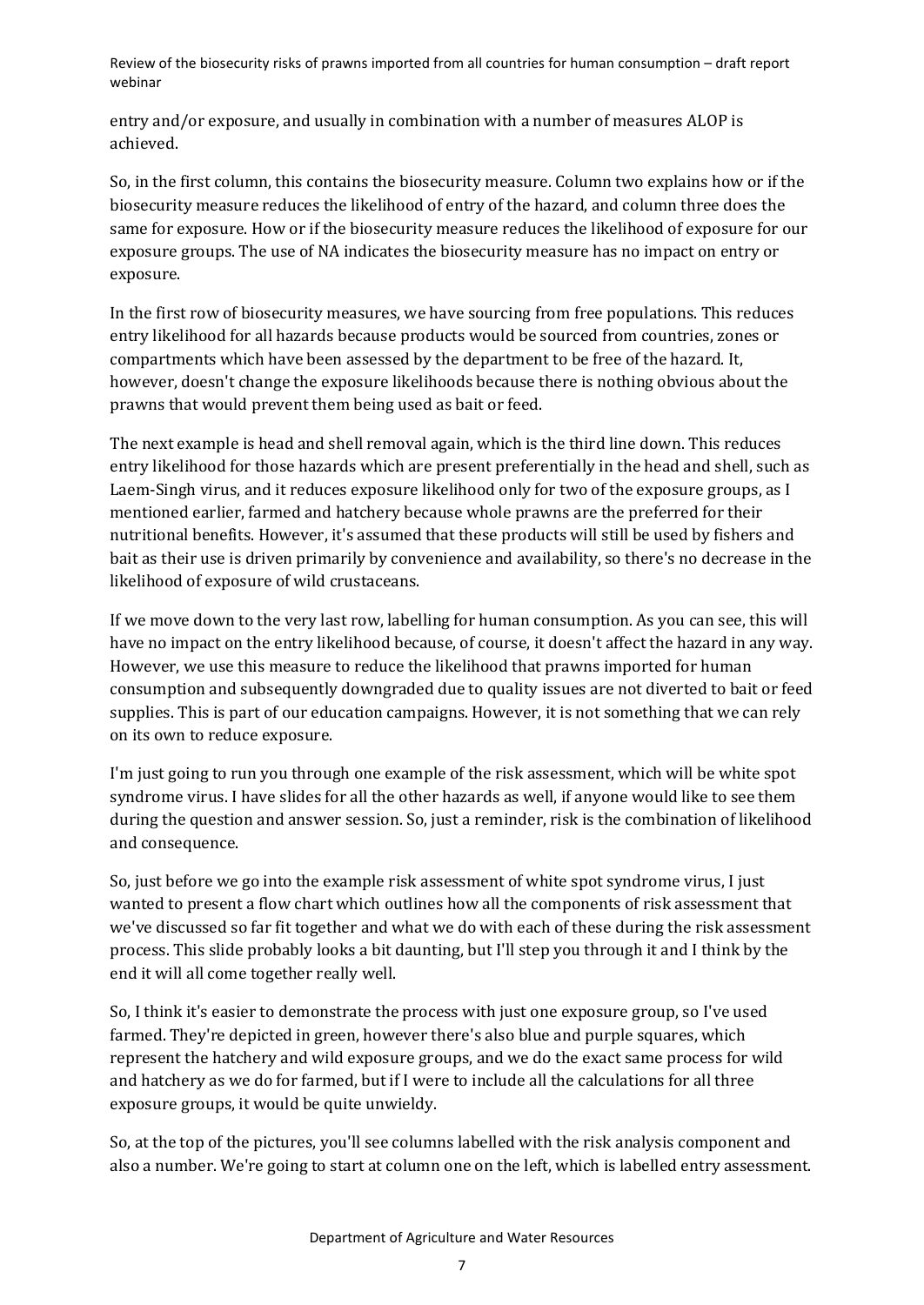This is where we estimate the likelihood of entry of the hazard, and we only do this once. There's only one estimate for likelihood of entry, which is shown in the cream box and represented as an LR for short. The reason why we only have one likelihood of entry is because this is not influenced by the exposure group's specific factors, so we only do it once.

We next move onto column two, which is labelled exposure assessment. This is where we estimate the likelihood of exposure for each of our three exposure groups. We do this three times because there are differences in the dynamics and specifics of the exposure group. For this reason, we have what is called a partial likelihood of exposure, and this is depicted in the green box, where it says PLE-Farm. It's called the partial likelihood of exposure because this is the value that we get just for this exposure group, and then we would get one for hatchery and one for wild. In very simple terms, if we added all the partial likelihoods of exposure up, we would get one, and that should encompass essentially our whole likelihood of exposure.

We'll move onto column three, which is the partial annual likelihood of entry and exposure, also called PALEE. As the name suggests, this is the likelihood we get when we combine entry and exposure, and we understand that we need entry and exposure in order to have a risk, so these two likelihoods are combined, and because we have different exposure likelihoods for each exposure group, we will now come away with three separate PALEEs, but let's just leave PALEE where it is at the moment.

We'll move to column four, which is the consequence assessment. For this, we now need to estimate the partial likelihood of establishment and spread, or the PLES, for each of the exposure groups. The PLES is strongly influenced by exposure group specifics, so we do this three times again. You'll see that the PLES for the farm is the green box in column four.

We'll remain in column four, where we now determine the impact if the hazard were to establish and spread. The impact is only estimated once because the impact of the outbreak occurring doesn't change relative to the exposure groups, and it covers all the range of impacts across those groups. Impact is in the cream box.

Once we've obtained our impact rating, we combine that with the partial likelihood of establishment and spread in column four still, and we end up with our likely consequences, which is the green box labelled overall likely consequences farm in column four. There, again, are going to be three likely consequence ratings because, of course, the likelihood of establishment and spread are different for each of the exposure groups.

We're going to move to column five, which is risk estimation. Here, we calculate the partial annual risk for each exposure group, and this is determined by combining the overall likely consequences in column four with the partial annual likelihood of entry and exposure, or PALEE, in column three. So, as you can see, we're once again combining consequences and likelihood in order to get risk. However, because we've only determined our risk as a partial annual risk, that is we've got an annual risk for each of the exposure groups, we need to sum these three separate risks together in order to obtain an overall annual risk, which is depicted as the rainbow box down the bottom of column five.

In column six, we move onto risk management. Once we've completed the risk assessments for the unrestricted risk, which is our whole imported, uncooked prawns, does it achieve ALOP? Is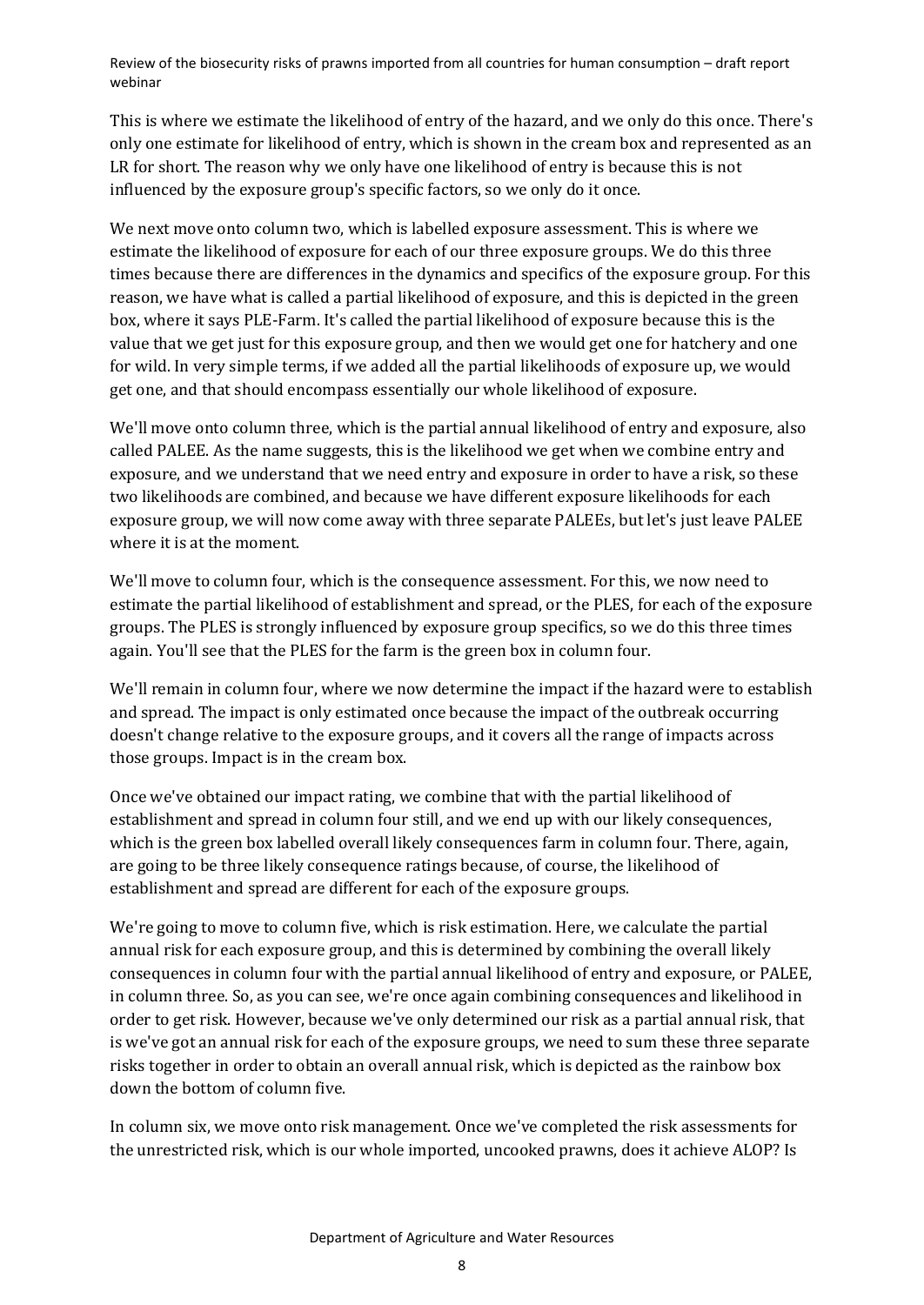the overall risk very low or negligible? If it is, then we don't need to apply any measures to manage that particular risk, and that's shown in green. The bright green square.

If it does not achieve ALOP, which is the red box, we need to consider what biosecurity measures we have available that are practical and the least trade restrictive. Once we've selected them, we apply that measure and go back to the start to recalculate the risk. If you follow the red arrow from column six all the way back to column one, to the entry assessment, we will then reassess the likelihood of entry with that biosecurity measure applied.

If we were to apply head and shell removal, we look at it, and we say, "Does the removal of the head and shell change the likelihood of entry for that hazard?" We then do the same to the partial likelihood of exposure. Does the removal of the head and shell then change our likelihood of exposure? And we move through the calculations as we did before, and we come out with a different overall annual risk. We'll get what's known as our restricted overall annual risk. We don't need to recalculate the partial likelihood of establishment and spread or the impacts because they are considered at the point that a viable infectious virus or hazard has come into contact with the prawns, with our exposure groups, and it's not affected by the biosecurity measures.

Okay, so this is a slide which is a very high-level summary of our risk assessment for white spot syndrome virus. In the first column, we have the key factors that we considered, and obviously this is a very, very select few of the key factors and very high level. The next column are our risk assessment values, and this is a summary of those, and then the last column is our risk management measures, and I'll just quickly run you through this slide, and then, as I mentioned, we have these similar examples for all the hazards.

So, when we did the risk assessment for white spot syndrome virus, some of the key factors we considered were that it's present in the whole body of the prawn, infections can be subclinical, all the evidence suggests that it survives freezing, there is a body of evidence now that shows us that it is impacted by cooking. All decapod crustaceans are susceptible, so it has a very wide host range. We know that prawns are used as bait and berley by fishers, and they can also be used as feed for captive crustaceans. White spot syndrome virus causes high mortality and we know it has a high impact if it becomes established in Australia.

So, when we conducted our entry assessment, we considered the fact that it would be present in the whole body of the prawn, that it would be an infectious dose at that time. Because we did a generic risk assessment, it's assumed that all countries had it at that time, and we thought that infected prawns were unlikely to be removed during processing because the infections can be subclinical and even if the prawn isn't showing signs of disease, it's likely to still have an infectious dose in it that could cause disease in naïve animals. So, the likelihood of entry rating we determined to be high.

We next did the exposure assessment, and we looked at the likelihood exposure across the three exposure groups, so you'll see it says there Low (f). The F, H, and W are representing our three exposure groups: farmed, hatchery, and wild.

So, for our partial likelihood of exposure, we consider things like what are the biosecurity processes in place on farms or in the hatcheries and in the wild, how likely is it that the hazard will be exposed to those groups. In the wild, we know that prawns are used for bait and because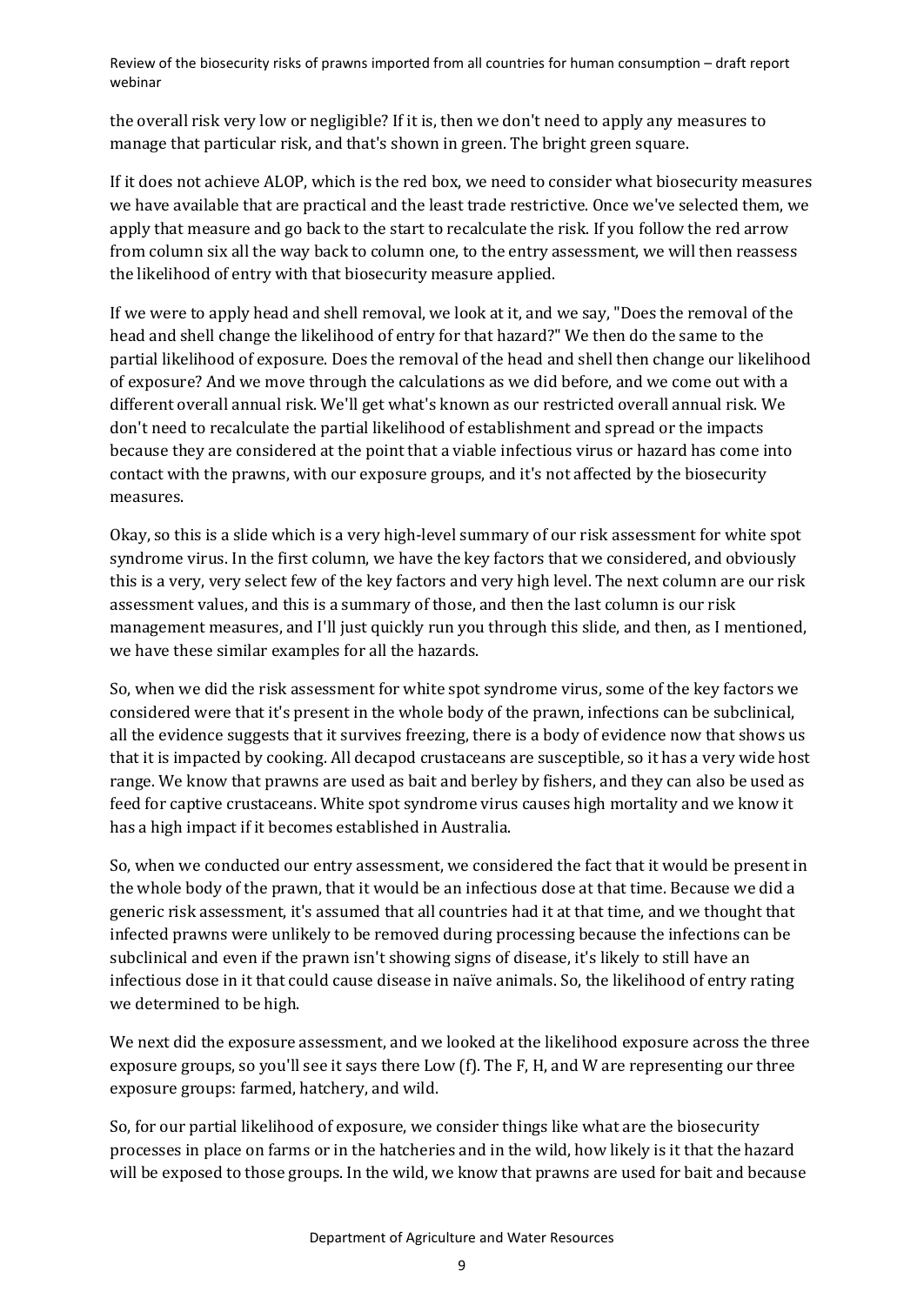of the very wide host range, any crustacean that would be present in the wild will be exposed to white spot. Obviously, on our farms and in hatcheries, we would expect a high level of biosecurity and less likely for any imported prawns to get in there, noting this is a direct exposure, so the imported prawns would need to go into a farm deliberately or potentially also through inlet canals through fishers. In our hatchery groups, any crustaceans in research or public aquaria are going to be susceptible because it's such a wide host range.

So, the PALEE, which is the partial annual likelihood of entry and exposure is a calculation that determined by combining the entry and exposure, so I won't go through that.

We then looked at the partial likelihood of establishment and spread. Obviously, in a farm, any prawn that we're to get in there, it would be likely consumed by the prawns in the farm, and a very high likelihood of establishment in the spread given high densities. White spot can be transmitted through water or through cannibalism, so we expect that it's highly likely that it could easily establish and spread from a farm, and we're looking at the same possibilities in the hatchery as well, and slightly less likely for the hatchery. In the wild, because it has such a wide host range, it's very likely for it to spread, and also noting that crabs may often carry white spot, but not necessarily be clinically sick, so the likelihood of being prey for non-susceptible animals is much less for white spot-affected animals in the wild compared to some of our other hazards.

We know that the impact is going to be high. We've seen that, and as a result, we end up with high likely consequences, and ultimately, our overall annual unrestricted risk for white spot syndrome virus was extreme. We had that as our overall annual unrestricted risk, and then we moved onto our risk assessment, where we applied the process that I discussed previously to look at head and shell removal. Head and shell removal we didn't consider changes the likelihood of entry for white spot because there's still significant amount of viable infectious hazard left in the meat of prawns. Head and shell removal on its own did not achieve ALOP.

We then applied pre-export testing, which does change the entry likelihood because, of course, if we're testing pre-export, then we should be having less volume of positives, and we then looked at how that affected our overall restricted risk, which was moderate. It wasn't until we applied pre-export testing, on-arrival testing, and head and shell removal do we consider that we met ALOP because we got our restricted risk down to very low.

The application of cooking, there's evidence about the effective temperature, so entry was reduced and, of course, also exposure was reduced across all our exposure groups because cooked prawns are not something that are regularly used for bait. Cooking achieves our overall annual restricted risk at very low.

We then did the same process for our value added products, and likelihood of entry was unchanged because essentially these products are just prawns which have had the head and shell removed, so from a hazard dose perspective, that wasn't reduced. However, it has a significant impact on our exposure for our exposure groups because people are far less likely to use a dumpling for bait purposes. So, value added products, which were the things such as dumpling products or breaded, battered and crumbed also achieved ALOP.

So, the following will just provide a quick summary of our proposed import conditions for prawns and prawn products imported or exported to Australia. The draft report doesn't propose any changes to the way prawns are currently imported, with the exception of whole, uncooked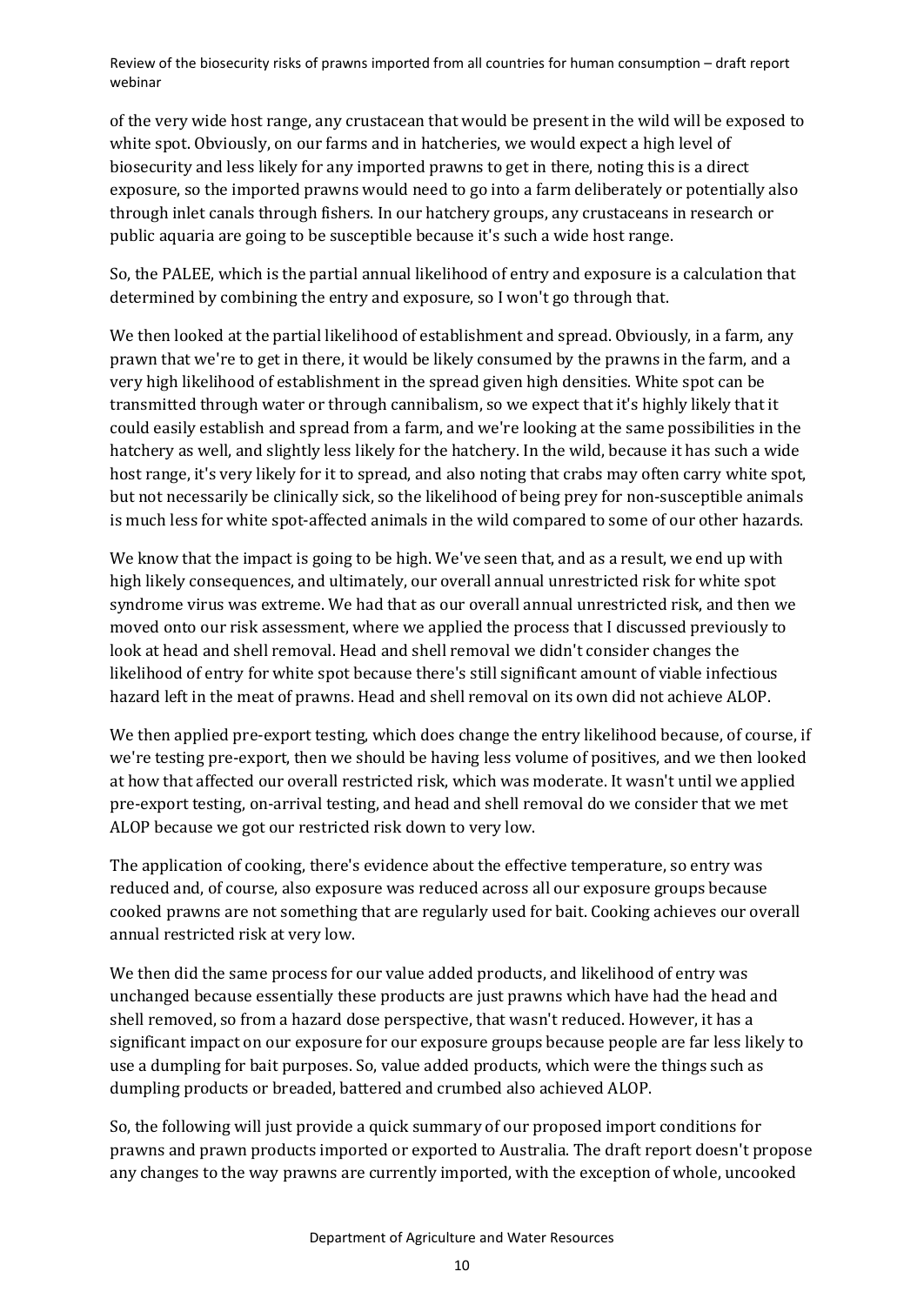prawns, which require an assessment by the department to demonstrate freedom from additional hazards than what is currently in place.

So, this table just provides a summary of our proposed import conditions. There are a range of new hazards which countries will need to be able to demonstrate freedom at the country, zone, or compartment level in order to export whole, uncooked prawns. So, those hazards that we need freedom from are DIV1, CMNV, EHP, IMNV, LSNV, TSV, HPND, and of course white spot virus and yellow head virus. If frozen product has been sent, then there's no requirement for freedom from Candidiasis [inaudible 00:39:27].

So, the next steps for the review. We're at the little pebble star above the webinar on the 24th of November. The draft report consultation ends on the 15th of January, and then in the early to mid-part of next year, we'll be considering the comments on the draft report, also the bait and berley data, which we'll be expecting then, and also any new information that might be received during the consultation period. We'll then obviously prepare the final report, and then we're hoping to release mid to late-next year. Then, of course, if we need to implement new import conditions, they'll be put in place, and noting that DIV1 and CMNV are emerging diseases, we continue to monitor the situation with respect to those agents.

So, this is just a list of image sources, and then we'll move onto the question and answer session. Just before we do that, I'll just say please feel free to contact the prawn review liaison officer if you'd like to arrange a follow up discussion or have any questions about the draft report. We are also in the process of preparing fact sheets, which are shortened versions of the risk analysis methodology and also the hazard risk assessments. They'll be available shortly. We'll be very grateful to receive any feedback you may have about the webinar. In the current COVID climate, it's likely we'll be doing quite a few more of these, so we're always happy to hear how you feel it worked or didn't work, and as mentioned, we look forward to receiving your submissions.

## Question and answer session

David Pembroke: All right. Dr. Gross, thank you so much for that presentation, comprehensive and certainly plenty in it. Before we go to the question, Dr. Cookson, anything to add there from your point of view? Anything jump out at you through that presentation that the audience may be interested in? And interesting to see that a very good strong audience listening today.

Dr. Beth Cookson: There is a very strong audience listening. I guess the thing that jumped out of me was the comment Dr. Gross made about risk appetite. I have a fear of flying, I'm now informed that my risk appetite may not be appropriate to the situation. But no, thank you, Kally. David, as you said, it was a very comprehensive overview of a very complex and technical report. And so we're hoping that this provides the opportunity just to continue to unpack that a little bit for people, to make it a little bit more accessible, and hopefully a bit more transparent for people who do have questions about the way that we approached it, any of the conclusions that we reached.

Dr. Beth Cookson: And as Kally said, there's more opportunities, there's obviously now, but there will be more opportunities to provide technical submissions through the formal consultation period. And we will be taking into consideration all of those submissions as we finalise the report.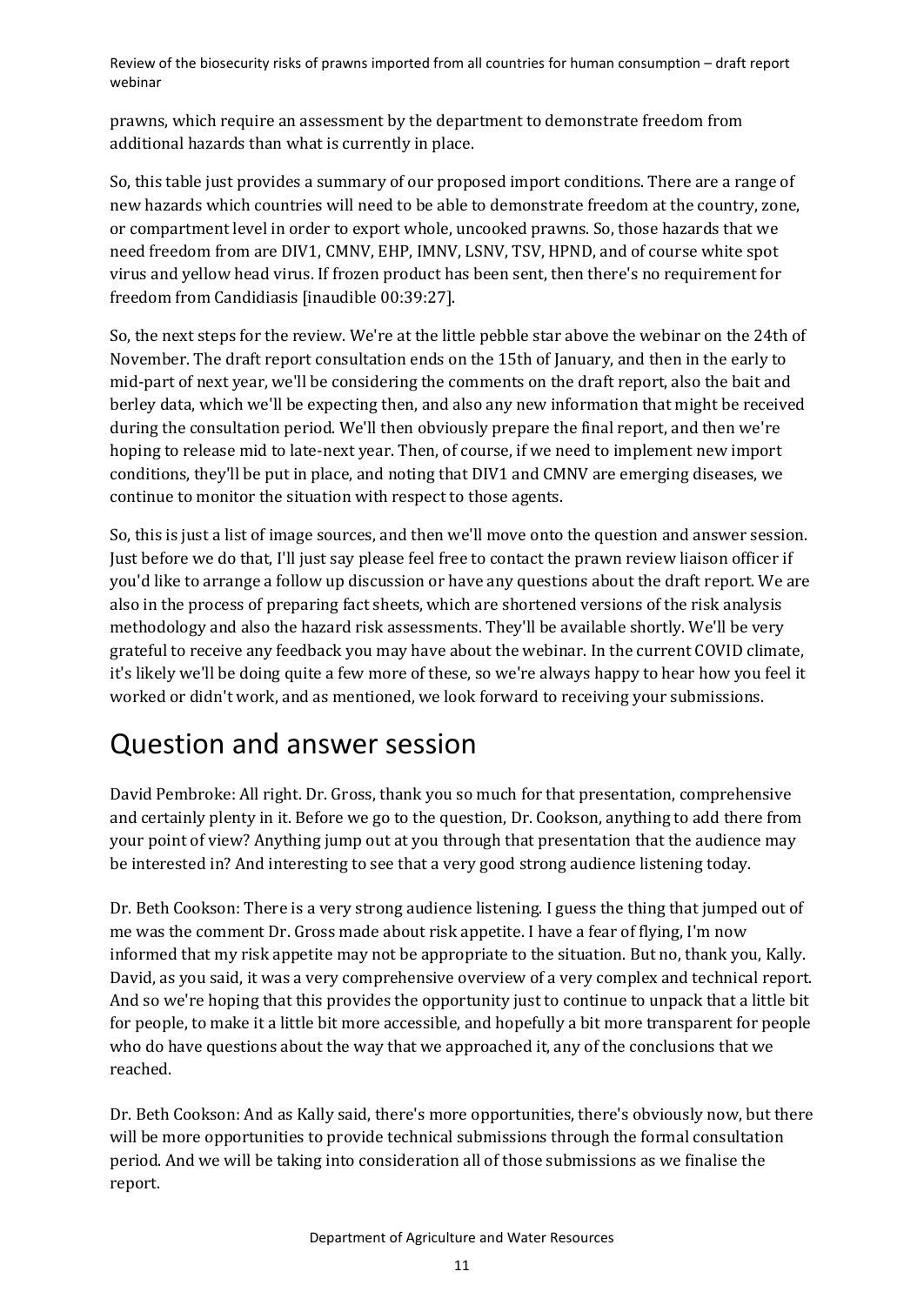David Pembroke: Okay. Fantastic. All right. We do have some questions and perhaps I might put the first question to you, Dr. Cookson, or actually Dr. Gross, maybe. The question is, is this presentation going to be made available for the audience to be able to download and have a look at?

Dr. Kally Gross: Yes. Yep. The presentation will go up on our Prawn Review website and also along with, there will be a transcript from today, which will be available later on. In a short term, yes it will be.

David Pembroke: Okay. There you go, answering that question. And what I won't do actually is identify people by name as we go through the questions today. We just feel that that's best and appropriate that we don't identify you. But that's good news in that the full presentation and a full transcript will be made available for you to look at the detail of which there is quite a bit of detail to get through as many of you have already identified. That was the first question.

David Pembroke: The second question is, what is the biosecurity requirement to be fulfilled for getting recognition by Australia? That is a question from overseas and it's somebody who is asking, what do they have to do? What's the process that they need to go through to be recognised by Australian authorities? And I'll put that to you, Dr. Gross.

Dr. Kally Gross: Sure. I guess it would depend a bit on what sort of product the country would be intending to send. If they were wanting to become recognised, for example, for country freedom, or a zone, or compartment freedom, then that takes quite a bit more work. That's quite a substantial process where we need to meet the OIE requirements. We look at the competent authority, which is the government agency who's managing prawns, and we need to formally recognise that authority as having the capacity for the disease control monitoring and surveillance that we need for the hazards.

David Pembroke: So really the best advice is to go to the domestic agency to try to understand? Is that where they could get the best information as to what they have to do?

Dr. Kally Gross: They should probably have their government talk to us because it is a government to government process and it requires quite an in-depth questionnaire-

David Pembroke: Yeah, sure.

Dr. Kally Gross: ... and those types of things.

David Pembroke: Okay. All right. Very good. Thank you very much for that question this afternoon. And to our next question, does the reduced risk as determined by pre and post border testing apply to testing of 100% of consignments? Or will this revert to a lower proportion of consignments tested?

Dr. Kally Gross: Currently, all 100%-

David Pembroke: 100%.

Dr. Kally Gross: ... uncooked consignments are tested, that's correct.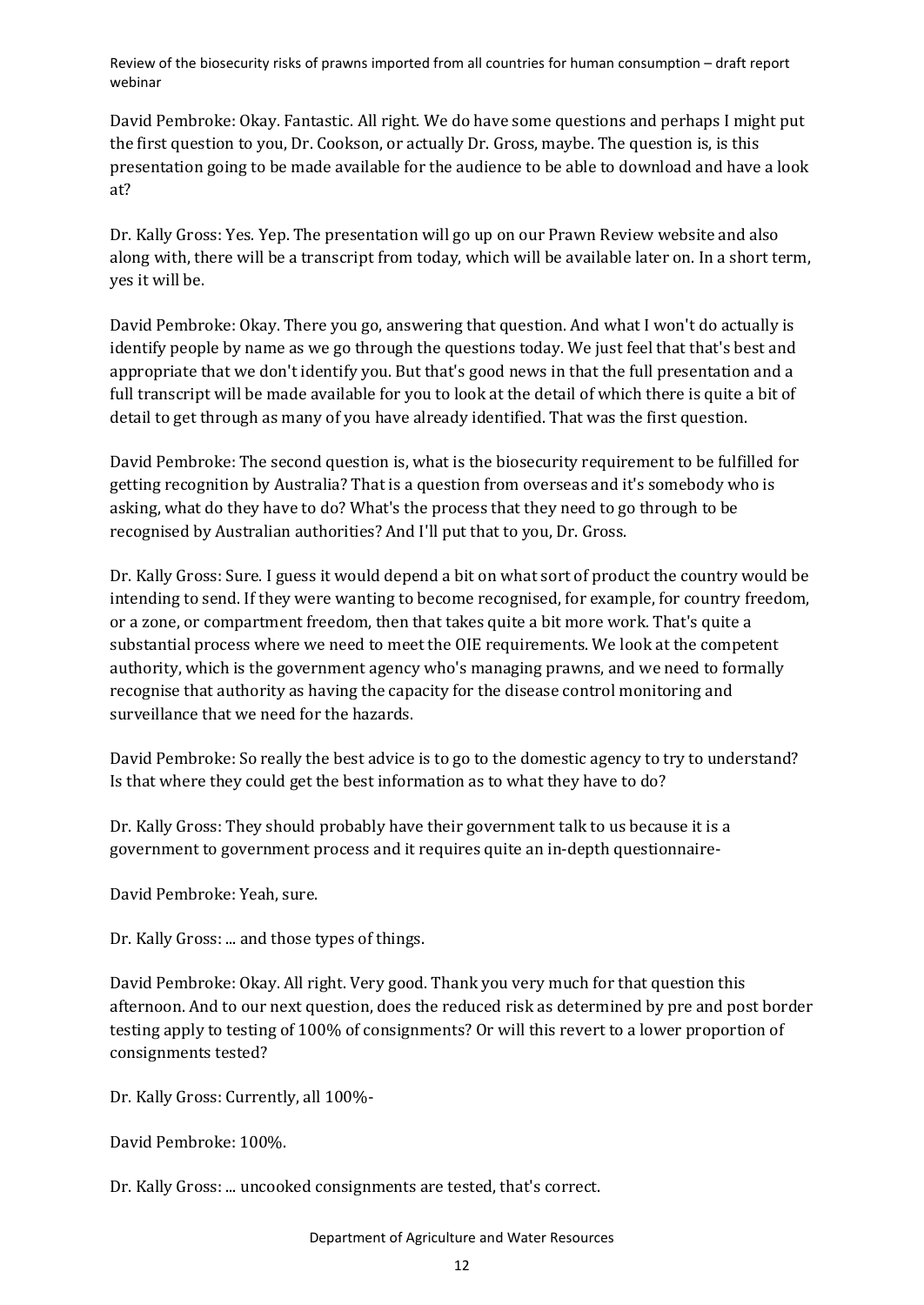David Pembroke: And no change, thoughts about that? It looks like at this stage, that will be the future state.

Dr. Beth Cookson: If I might just add a comment to that. At the current point in time and under our general conditions, no, there's no change to that requirement. I just wanted to make it clear that under some circumstances, for example, if we had been requested by an exporting country to do an equivalence type of assessment, for example, to recognise their laboratory system for conducting some of the pre export testing, we are looking at ways in which we would verify that on the importing end in Australia.

And so that may over time be based on more of a compliance-based intervention schedule, but that's not yet in place, we haven't done those assessments yet. But it is certainly something that is flagged in the draft report that those equivalence assessments and requests may be made to the Australian government in the future.

David Pembroke: Okay. Very good. All right. Of the audience, if you'd like to send in the questions, keep the questions coming. We do have plenty of time for your questions this afternoon. So if you would like to send more of your questions through, the team would gratefully accept those and do their best to answer them. To the next question, and I actually did pick this up myself during the presentation around the high risk nature of bait and berley. And the question is, why doesn't Australia manage the risk of prawns being used as bait or berley internally? Dr. Gross.

Dr. Kally Gross: Yes. Yeah, that's a really great question. Control of the use of imported prawns as bait or berley once they've been released from biosecurity control at the border is a matter that's usually... Or is a matter for each state and territory government. However, we are aware that it's just not practical or feasible to police Australia's recreational fishing waters and prevent recreational fishers from using imported prawns as bait or berley. Australia has over a thousand estuaries and over, I don't know, 50,000 kilometres of coastline, so the feasibility and practicality of being able to manage that is really difficult.

Dr. Kally Gross: And there's been lots of surveys looking at recreational fisher behaviour and they tell us that prawns intended for human consumption despite countless education campaigns are used by fishers because essentially it's easy and it's convenient for them to get their prawns when they're at the supermarket, rather than going to a bait shop. And also in general terms, the surveys tell us that fishers consider the quality of bait prawns to be nowhere near as good as human consumption prawns, and they don't get the same positive results from the fish when they go fishing with them. So, yeah, it is a big risk for us.

David Pembroke: All right. Thank you very much. Okay, to our next question. Regarding sampling frequency, does this apply to consignments where the product type is declared and where it may be found in mixed seafood consignments? Just to ask that again, regarding sampling frequency, does this apply to consignments where the product type is declared and where it may be found in mixed seafood consignments?

Dr. Kally Gross: If the product is declared as being whole uncooked prawns, then it will certainly be tested as is appropriate for what the product is. Something like, for example, I know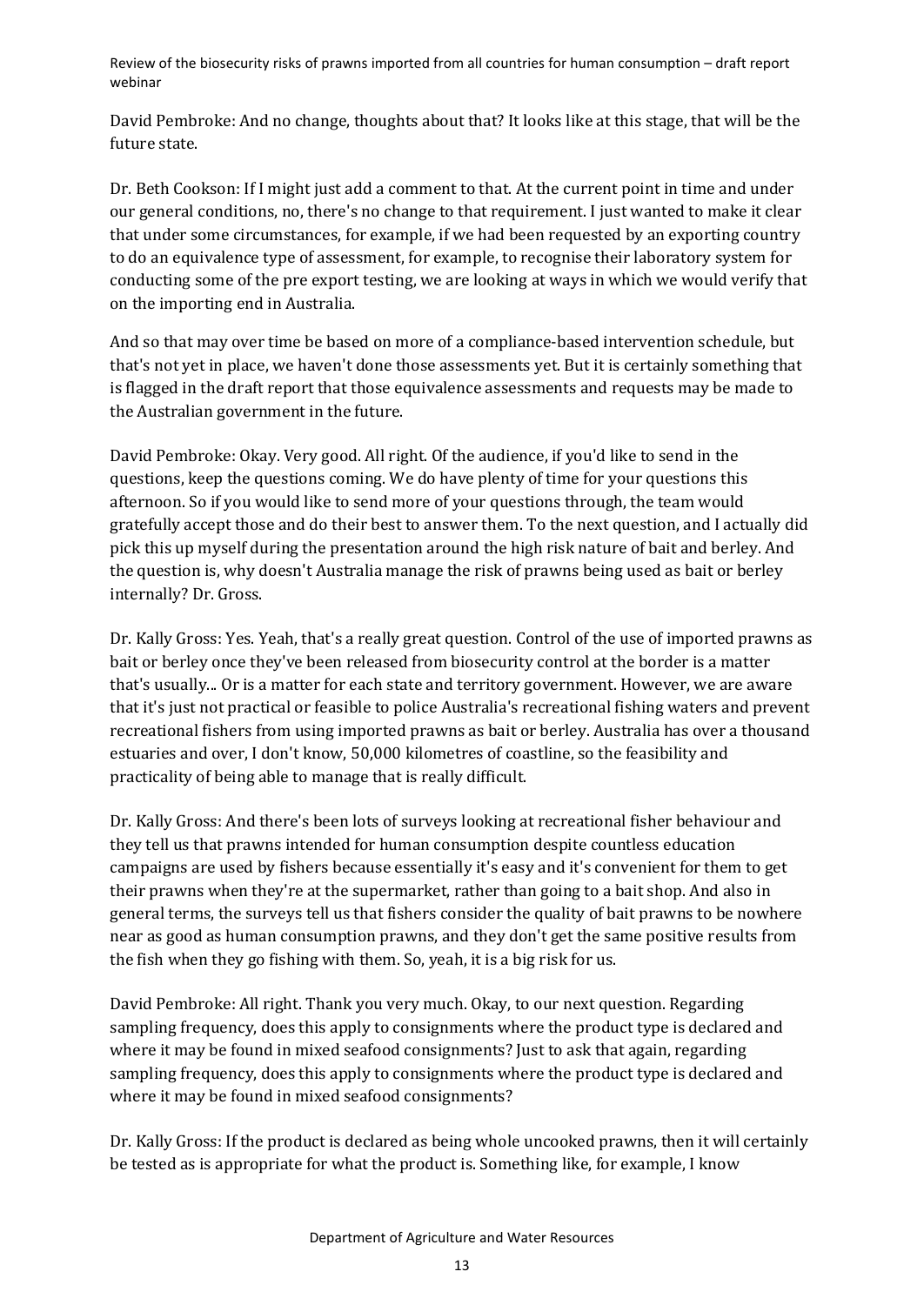uncooked prawns in marinara mix, that they are required to be tested. So I'm not 100% sure about the mixed seafood consignment, if that means... No, I'm not 100% sure about that. But if it's declared as uncooked prawns, then yes, they will be subject to the same testing as all uncooked prawns.

David Pembroke: Okay. If there are any more details or clarification to that question that you'd like to send through, we will endeavour to give you a little bit more detail, should that... Just be a little bit more clearer in the question. Okay. To our next question. Why was all the divining? I think that's what it says.

Belinda Morahan: Deveining.

David Pembroke: Deveining, sorry, deveining be compulsory been added to biosecurity requirements, including small shrimp wild-caught that does not warrant to do so?

Dr. Kally Gross: Okay. I just

David Pembroke: I might try that again. Why was all deveining compulsory? Why has that been added to biosecurity requirements, including small shrimp wild-caught that does not want to do so?

Dr. Kally Gross: Deveining is compulsory for all uncooked prawns. We do note that wild prawns often have lower prevalence, but at the moment, we don't have different requirements for wild prawns, so everything is imported under the same import condition as an uncooked prawn. But as Beth mentioned, we can always look at equivalence measures if we have a government to government process and we can consider things like wild-caught, and that was identified in the draft report that we could look at wild-caught as having different import conditions, but it requires a case-by-case assessment.

David Pembroke: Okay. Very good. Thank you, Dr. Gross. Another question. With regard to Section 16.2.1 of the draft report, it says, "Proposed biosecurity measures, prawn sourced from a country zone or compartment that is recognised by Australia to be free of pathogenic agents of biosecurity concern." There are two questions. Are there any zones or compartments in any countries that are free from the list of hazards? I'll wait on the second question. So are there any zones or compartments in any countries that are free from the lists of hazards?

Dr. Kally Gross: At the moment Australia has not approved a zone or compartment. These conditions have also obviously only just been released, so we haven't had an opportunity. All our assessments for these types of zones, compartments, the freedom are being put on hold whilst we're doing the review so as not to get too far down a pathway where then the government of the exporting country would need to change what they were doing. So at the moment these are on hold.

David Pembroke: Okay. Second question though, related to the same section. What then is the criteria for declaring a zone or compartment as free from this list of hazards so that whole prawns could be imported?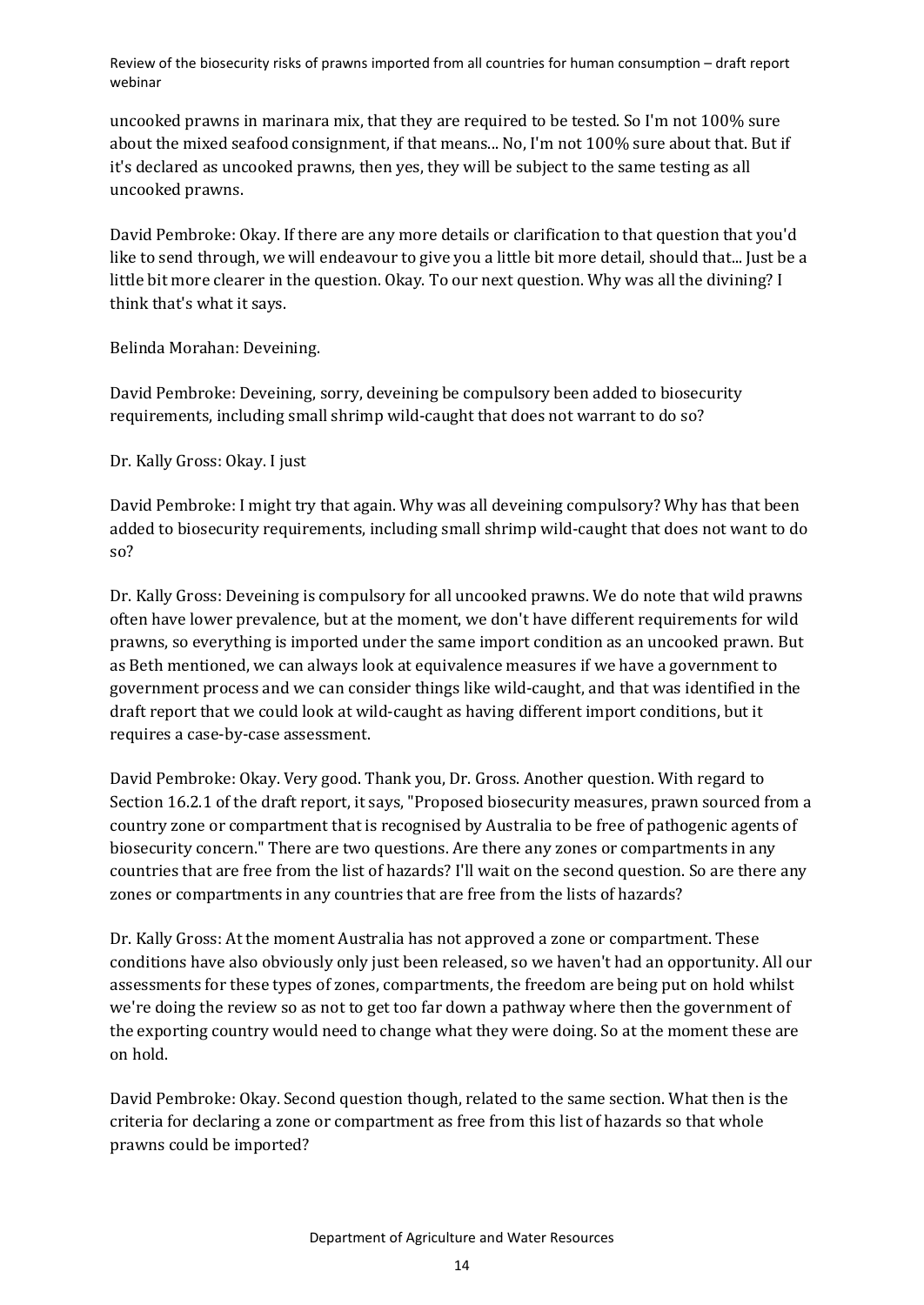Dr. Kally Gross: Determination of hazard freedom needs to be to a standard that's consistent with that recommended by the OIE or an equivalent. And for us to be satisfied that the country compartment or zone is free of a given disease, we need to of formally recognised the competent authority of that country and be satisfied that they've got the capacity for the disease control, monitoring and surveillance, which is appropriate for the hazards and they're trying to claim freedom from.

David Pembroke: All right. That is clear. Okay, keep those questions coming. We can see that the audience is still there, so if you have noted a question, please send it through, we would love to take it from you to be able to see if we can give you some more answers. Because the department is very keen to understand it, and is very keen on your views indeed of what has not only been presented this afternoon, but the wider report.

David Pembroke: But to the next question, regarding ALOP, how does Australia deal with an exporting country that is assumed or judged to have a lower level of ALOP than Australia has, but the commodities are important or have a high demand in the Australian market?

Dr. Beth Cookson: I might respond to-

David Pembroke: Sure. Dr. Cookson.

Dr. Beth Cookson: ... that one, David.

David Pembroke: Away you go.

Dr. Beth Cookson: I guess the simple answer is that this is a generic import risk analysis, so in conducting a generic import risk analysis, we assume that the hazards that have been identified are present in all of the trading partners, and as Dr. Gross has mentioned we can then go through a process for equivalence assessments if that's not the case and if there's a government to government process. I guess the other important point to mention is that, in accordance with our World Trade Organisation and SPS agreement obligations, we don't take into account commercial interests when we're determining these risk measures.

And so we base it purely on the biosecurity risk and what is required to achieve a safe trade in the least trade restrictive manner possible.

David Pembroke: Got it. Anything to add there, Dr. Gross?

Dr. Kally Gross: No.

David Pembroke: No? Happy with that? All right. Okay, to the next question and it's a long-ish one, but stick with me as we get through this. The draft report notes that testing may be applied pre border (pre export) or on arrival (at border) and notes that pre export testing in the country of origin is not considered equivalent to an arrival testing in Australia assuming that Australia has not assessed the exporting countries pre export testing systems.

If this is the case, how then can a risk be reduced from high to moderate when pre exports screening is included as a biosecurity measure when Australia has not assessed the exporting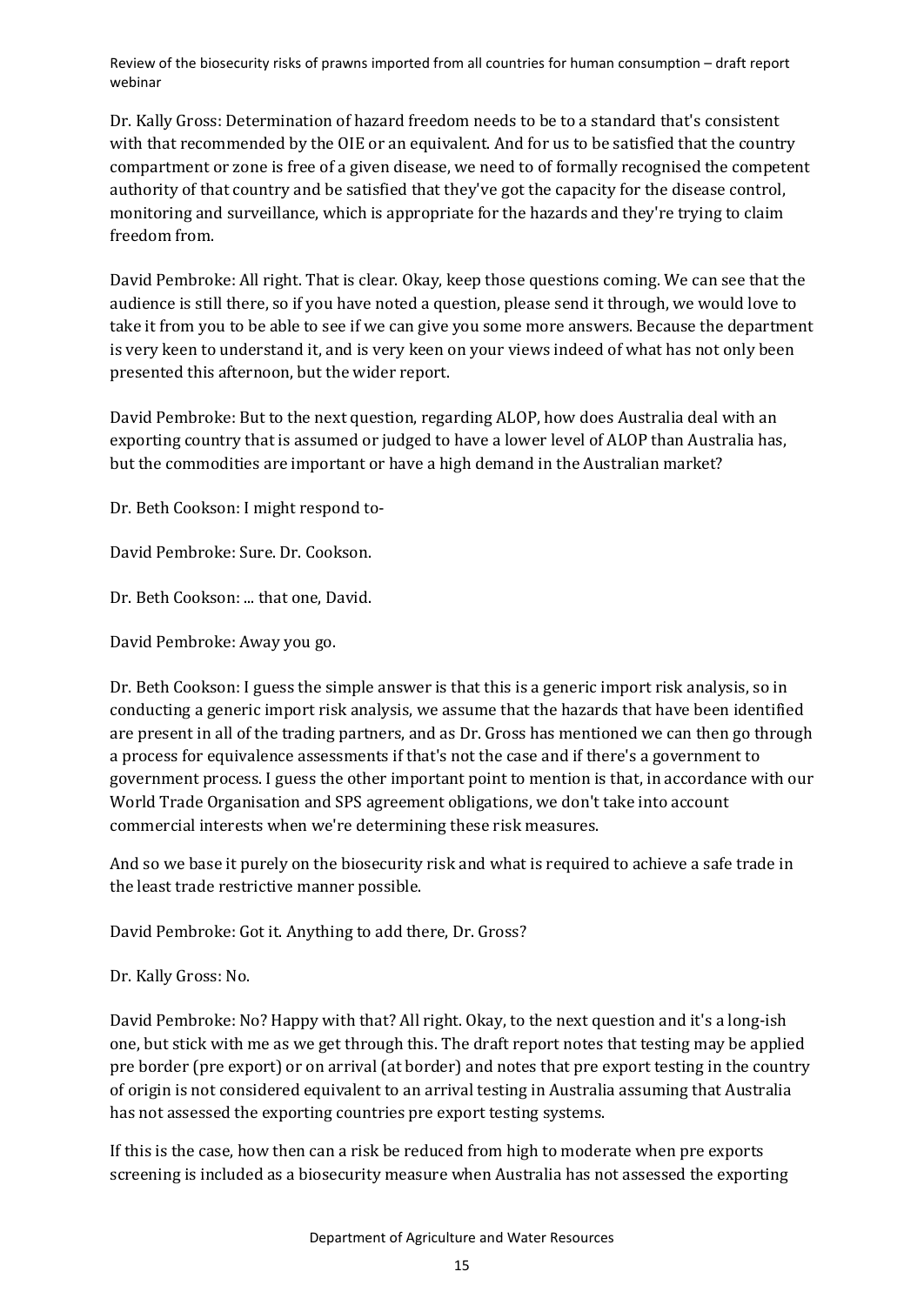country's pre export testing systems? Okay. A long-ish question, but you look confident. Dr. Gross.

Dr. Kally Gross: Yes. I think the question is referring to when we look at the effect of pre export testing on the overall risk for, white spot and pre export testing does reduce our entry likelihood. And it doesn't reduce it as much as on arrival testing does where we've had all the confidence in what our laboratories within Australia are doing, because we've assessed them, we've approved them, they're part of our system. We know what testing they're using. We have approved countries to export prawns to us, and so we have done sort of a mini look at what their systems are for their pre export testing.

And on that basis, we are confident that we will get a reduction in our entry likelihood, but on its own, that's not enough to achieve ALOP, so we do require that addition in there of our on-arrival testing to ensure that we have a robust process in place, which is managing our entry likelihoods. I think our on-arrival testing is demonstrating that that process is working well because we have very few failures in Australia pre export of prawns when they've been tested here.

David Pembroke: Okay. All right. To our next question. What is the sampling procedure being adopted for import assessment in the case of farmed shrimps? Is it grade-wise or production code-wise? To ask that question again, what is the sampling procedure being adopted for import assessment in the case of farmed shrimps? Is it grade-wise or production code-wise?

Dr. Kally Gross: I think the question's asking how do we determine what our batches are for testing, I think in which case-

David Pembroke: Should we ask for more clarification?

Dr. Kally Gross: Maybe we should probably do it a bit more clarification.

David Pembroke: All right. If the questioner would be able to just give us a little bit more detail on that one, the team are close, I can see the wheels are moving and they're close, but we don't want to give wrong information. So if you could just come back to us with just a little bit more detail as to precisely what it is that you mean in terms of the import assessment in the case of farmed shrimps. Is it grade-wise or production code-wise. If you could just give us a little bit more detail we will do what we can to get you the answer through the webinar.

And again, great to see that the audience is sticking around. And again, if you do have questions, if you've noted something down, now is the time to get that question out and the team will certainly do what they can to answer that question this afternoon. Okay. To our next question. You indicated the DIV and CMNV are being monitored. How is being monitored going to be incorporated into changes in the assessment after this current process has been completed? Dr. Cookson.

Dr. Beth Cookson: Than you, David. I will start and then I'll ask Dr. Gross if she has anything to add. I guess in general, the role of the animal biosecurity branch is to monitor the changing statuses of a range of pests and diseases internationally that may impact our import conditions. So whilst this is the formal process we go through to establish or review import conditions, it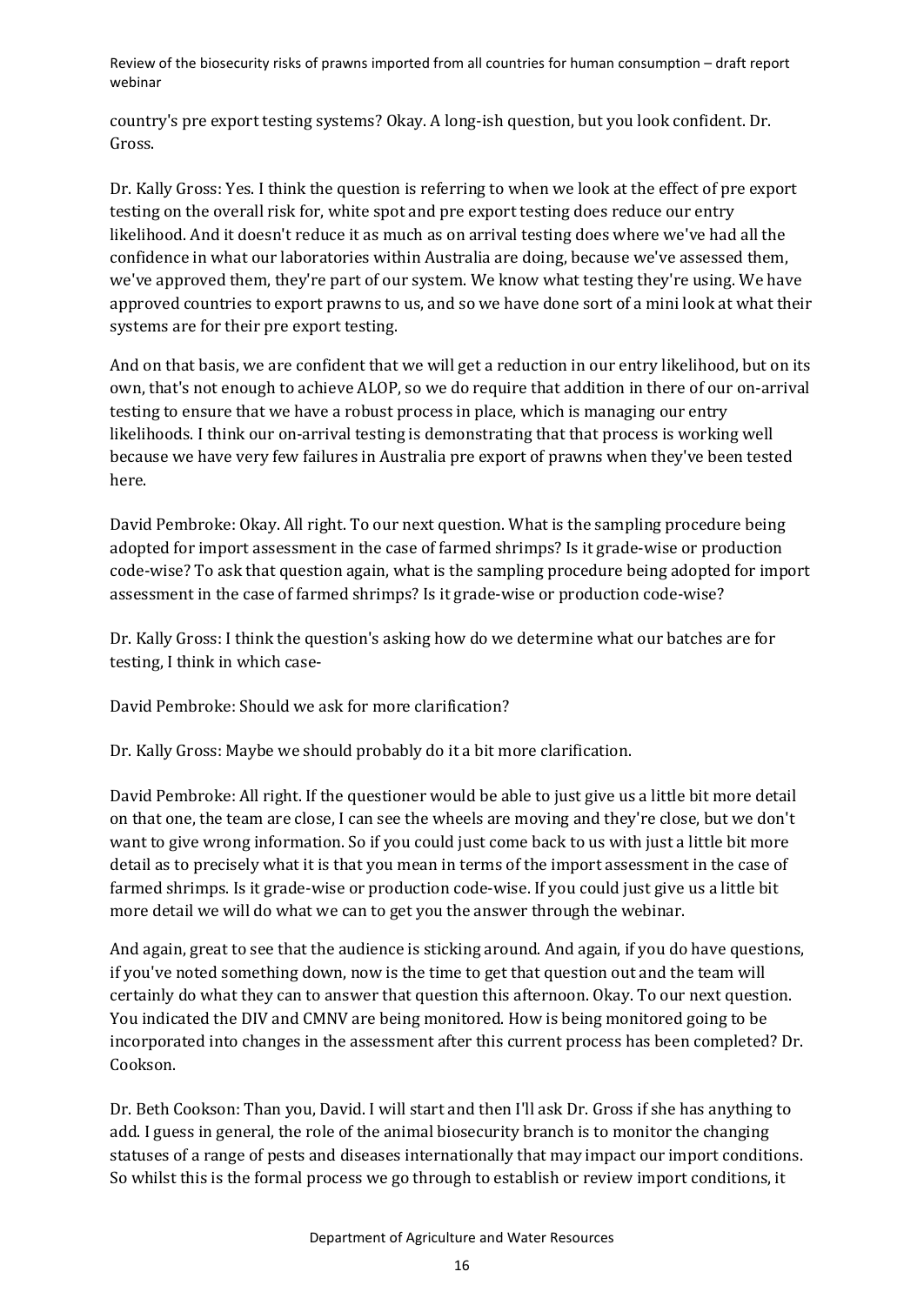doesn't limit our ability or our actions available to us if those pests and disease statuses change in the interim period.

Dr. Beth Cookson: So as soon as we're aware that there has been a change in the status or a change in the information about the epidemiology or the way a pest or disease is behaving or moving, then we can take that into account and we can elect to make changes to our import requirements if we assess that it no longer achieves our appropriate level of protection. I guess the short answer is that the monitoring will continue, so regardless of whether we get information that we assess is changing the current recommendations in the current draft report or if that information comes to hand.

If there's changes in the circumstances after the final report is published, then we'll still take actions to manage the biosecurity risk to Australia.

David Pembroke:

Okay. Anything to add to that, Dr. Gross?

Dr. Kally Gross: No, not at all.

David Pembroke: Very good. Okay. All right. The next question is, and it's pretty straightforward. What is the difference between direct exposure and indirect exposure?

Dr. Kally Gross: Direct exposure is what we assess when we look at the exposure assessment, and this is when we look at a native prawn being exposed to an imported prawn. Indirect exposure is what we look at in the consequence assessment when we look at the likelihood of establishment and spread. So this is where for example, say a farmed prawn then comes into contact with a wild-infected prawn, which previously got sick by the imported prawns. So it's part of our establishment and spread, it's not the initial exposure.

David Pembroke: Okay, great. Thank you very much. To the next question, how can someone from overseas arrange a teleconference or a consultation with Australia involving experts and other related stakeholders? How might we be able to make that happen? Dr. Cookson.

Dr. Beth Cookson: Thanks, David. We always welcome the opportunity to be involved in teleconferences on a bilateral basis with trading partners. It often helps both sides to understand the system and for us to provide clear guidance on what's required. The best way of contacting the department is by contacting the Prawn Review Liaison officer. That email address is on your screens now, so it's prawnreview@awe.gov.au, and we can get our Australian agricultural counsellor who is based in country to make contact with the relevant government authority to organise those types of discussions.

David Pembroke: Indeed. There is a network of those counsellors, so if you are overseas, please get in touch. The department is very keen to speak to you as well. Okay. To the next question. Does Australia have a different or the same approach regarding the pre border mitigation measures, i.e. country-based, compartment-based, zone-based for the exporting country in the case of a disease outbreak?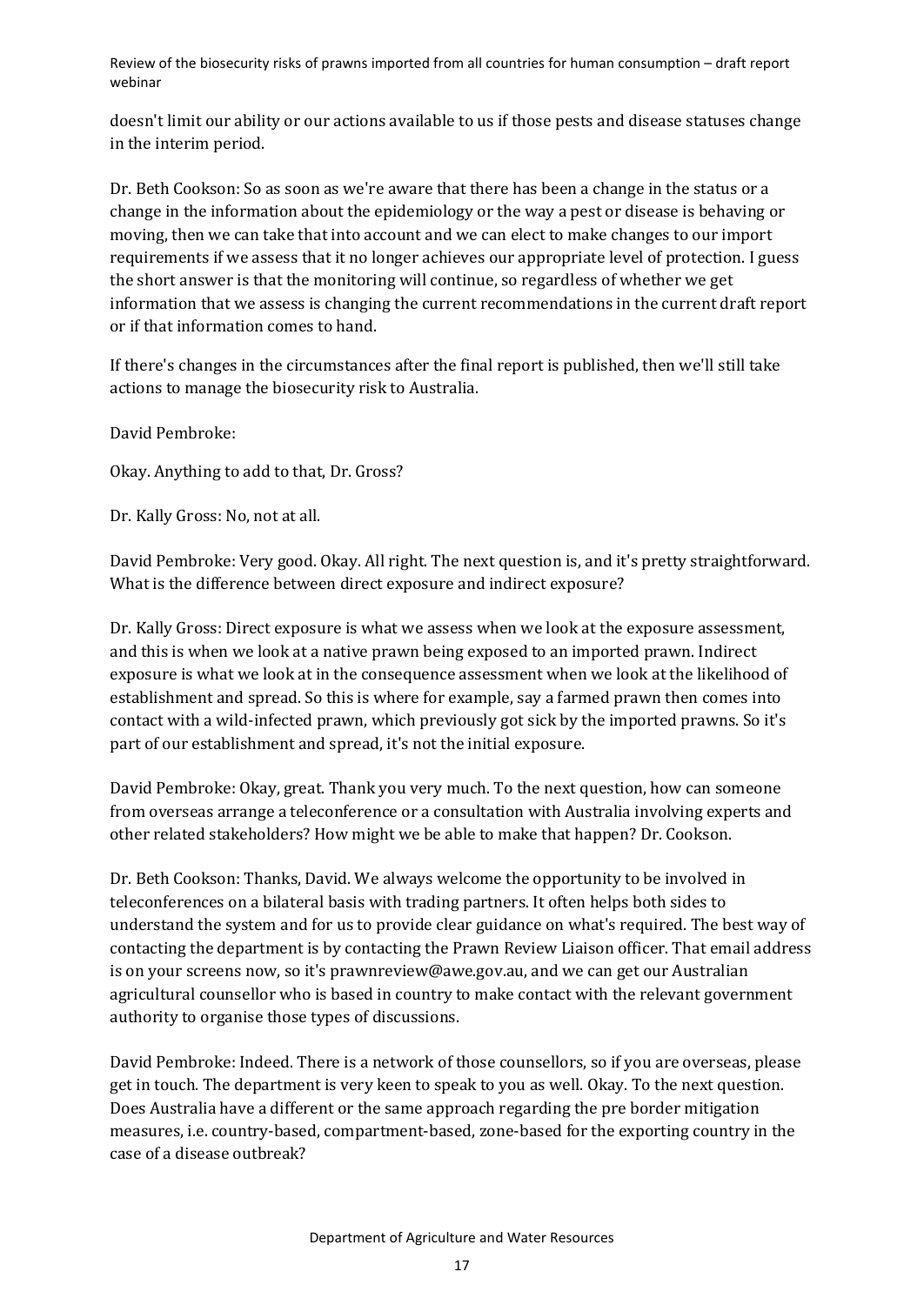David Pembroke: And a second related question. How has Australia's decision-making carried out to stipulate an exporting country as a country-based or compartment based in recognising the process of their quality and safety assurance systems?

Dr. Beth Cookson: I might kickoff again. I'll do my best. It is quite a long question. I think in regard to the first part of the question where we're being asked if in the circumstance that Australia has assessed and approved a country freedom or a compartment-based or zone-based freedom for the exporting country, then our actions would likely be the same for any of those in the event of a breakdown of disease status. So that would obviously be dependent on the nature of the disease and of the breakdown.

Dr. Beth Cookson: But essentially if you were recognised by the Australian government as free for a certain hazard, and then that freedom was no longer able to be obtained, then it wouldn't matter whether it was country, compartment or zone-based for the purposes of the actions that we might need to consider in order to continue to manage the biosecurity risk, to achieve our appropriate level of protection.

Dr. Beth Cookson: In terms of the second part of the question about the decision-making to provide that approval in the first place, I think we have touched on this previously in some of our responses, but basically it's the government to government process. It does require significant resource commitments from both sides, from both the Australian government and from the exporting country government, as we require a submission of a completed questionnaire, which we then require a team in Australia to be able to assess from a desktop basis.

Dr. Beth Cookson: And we also would require an in-country evaluation to verify that those systems and processes are in place to effectively manage those, our importing country requirements. So it is a substantial cost and a substantial commitment to undertake those processes, but the first step is for a government to government approach to request that assessment takes place.

David Pembroke: All right. Okay. Thank you very much. And to our next question. If as explained in the presentation, product labelling does not work as a risk control measure. Why is raw prawn product labelling still needed as per for human consumption only not to be used as bait or feed for aquatic animals? Dr. Gross.

Dr. Kally Gross: Yes. We still consider this a very important part of our education campaigns, and as I mentioned, it's a big part of it is helping to prevent the downgrading of a bulk lot of product being moved from human consumption food into, for example, manufactured food. So a big part of it is that, but it is a really important part of our education campaign to try to help to get somewhere with this issue. So we do consider it, it's still very important for our risk, even if it is not necessarily I guess, tangible.

David Pembroke: At the moment.

Dr. Kally Gross: At the moment.

David Pembroke: At the moment.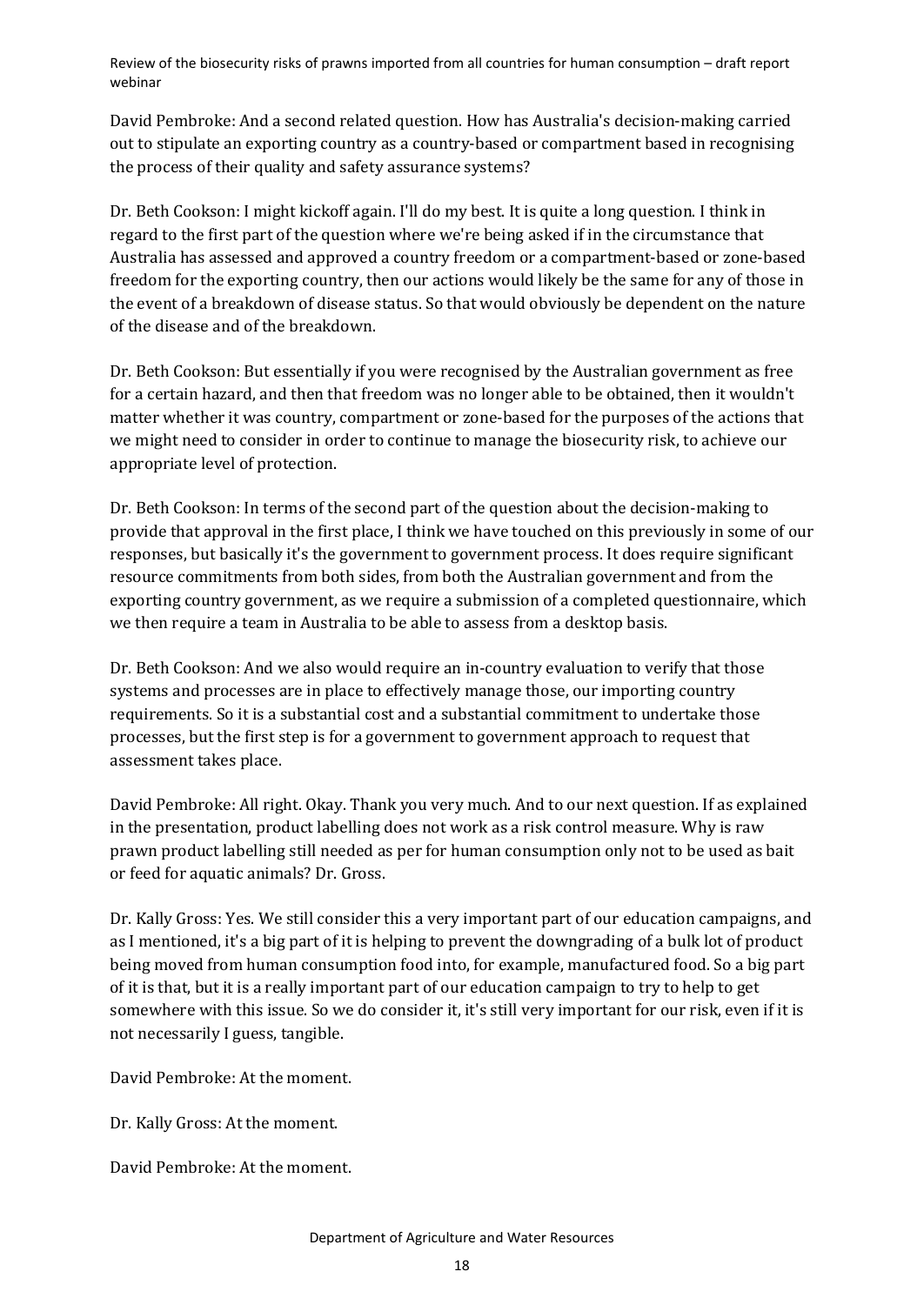Dr. Kally Gross: Measurable.

David Pembroke: Yeah.

Dr. Kally Gross: Yeah, and measurable.

David Pembroke: And measurable. All right. Okay. Thanks for that. Now, we do have a question from Vietnam and the question is, the Department of Animal Health in Vietnam has worked closely with Viet-Uc Corporation, and excuse me while I just grabbed that back? Thank you very much. I'll start that again. The Department of Animal Health of Vietnam has worked closely with the Viet-Uc Corporation and local authorities since 2015 in order to build up the shrimp diseases-free compartmentalization, disease-free compartmentalization.

We have conducted in-farm surveillance programme as well as farm surrounding buffer zones for years. We hope to get detailed guidance from DAWE for further steps. So this sounds like a process that's underway. What guidance might you be able to give our friends from Vietnam based on the question. It's more a statement than a question really, or what observations might you have as a result of that particular question?

Dr. Beth Cookson: Thanks, David. We are of course aware of the request from Vietnam and of the work that Viet-Uc has been doing in establishing a prawn disease-free compartment programme, so we have stayed in touch regularly as the comment indicates. The reason that the prawn assessments have been put on hold was because we did anticipate through this draft report process that it may be a number of other pathogens that we also require management of.

Dr. Beth Cookson: So the hazards that have been identified and retained for risk management are those hazards that we now will need to assess to make sure that the disease-free compartment can actually achieve the risk mitigation for all of those identified hazards. So I guess that's the first part in terms of the timeframes. The next part of that process is that the department is in the process of establishing compartment assessment guidelines.

Dr. Beth Cookson: Now we have recently actually met with the Vietnamese government and we have committed to providing those when they are ready for publication, which we're anticipating in the first part of 2021.

David Pembroke: Excellent. And very good afternoon to or good day, wherever you might be in the world, listening to this. Thank you very much for your interest in today's webinar from the Department of Agriculture, Water and the Environment here in Australia. Okay, to our next question, how can you prove the nine diseases hazards are not present in Australia? Dr. Gross.

Dr. Kally Gross: Australia has a very long and strong history of passive surveillance, and we have really excellent reporting and systems through our states and territories, and we're very confident that we don't have the hazards in the draft report we've identified.

David Pembroke: Okay.

Dr. Kally Gross: So through our passive surveillance systems, which-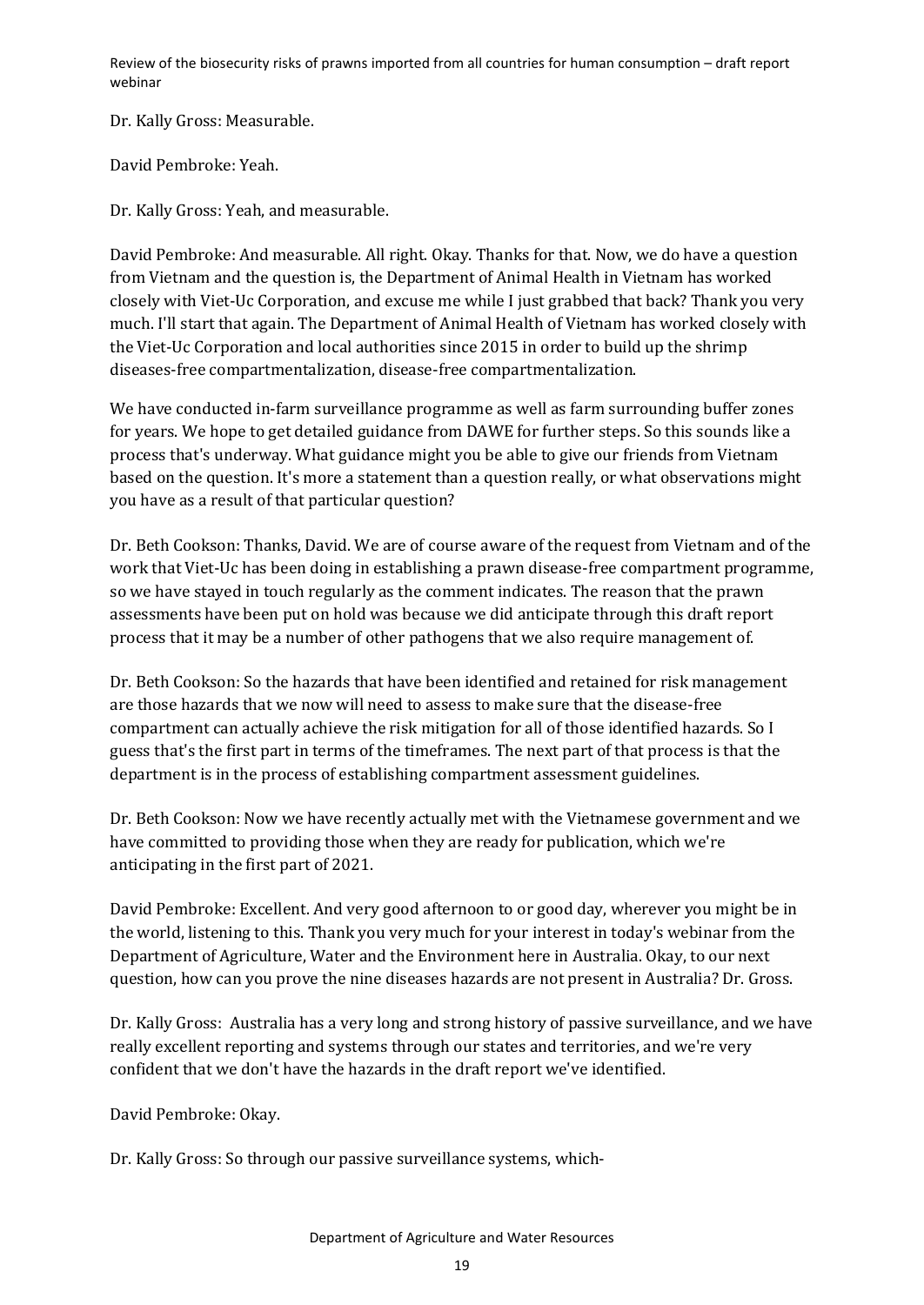David Pembroke: Over long periods of time-

Dr. Kally Gross: Very long periods of time, yeah.

David Pembroke: we're confident that that is in place. Okay. Thanks very much. Okay, to the next question. Could an emerging disease be widespread before it's identified and the risks managed? Could things get away from us before we're able to reel it back in?

Dr. Kally Gross: As Beth indicated, we have very strong monitoring and surveillance where we spend a lot of time going through disease reports, literature, monitoring, the OIE websites, also monitoring, more anecdotal websites. We have strong relationships with our counterparts overseas, so we spend a lot of time making sure we're getting all the information. We also ask our stakeholders to provide us any information they have at any time so that we can be sure that we are seeing what's happening around the world.

Of course, there are obligations also for all countries to report if they're having significant events even if it's an emerging disease and not listed by the OIE, so that's also really important for everyone knowing what's happening. So we're confident that we are knowing what's going on as best we can.

David Pembroke: Best as we possibly can, and would be able to respond quickly should something-

Dr. Kally Gross: Yeah absolutely.

David Pembroke: ... go wrong.

Dr. Kally Gross: Yes.

David Pembroke: Okay, to the next question. It's suggested Australia is going to exclude Indonesia from the country distribution of LSNV, or add that, the presence of the disease is suspected, but not yet confirmed. Do you have an answer for that question?

Dr. Kally Gross: Yes. We have looked into this and we can certainly change the presence of LSNV for Indonesia in our hazard table, was based on a report that had them listed, but we have subsequently received additional information, which suggests that it may not be present in Indonesia, so we will-

David Pembroke: So updating that?

Dr. Kally Gross: We will update that, yes.

David Pembroke: Okay. All right. Very good. Thank you very much again, for your interest. And again, we still have plenty of time. And again, I do note that plenty of you are still sticking around, so I'm pleased that it is creating such value for you today. And again, we are very interested in the time that we have left to continue to answer your questions. And once again, on behalf of the department, can I thank you for your interest today.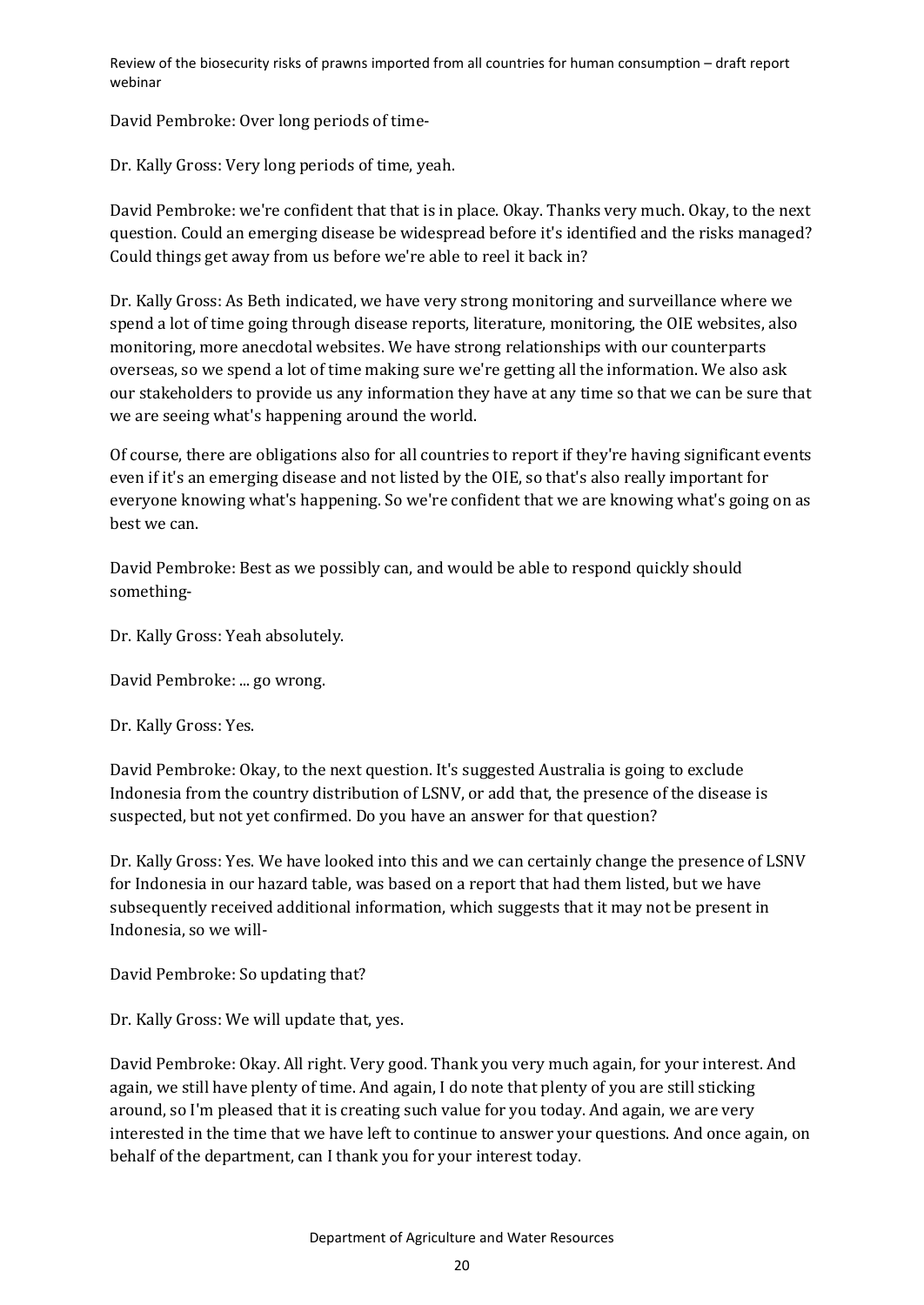All right. To the next question. What is the thermal treatment minimum time and temperature... Time and temperature, sorry. What is the thermal treatment, minimum time and temperature, which permit to keep the quality of the product to apply to the consignment to export cooked shrimps from a non-free country. Okay, both nodding your heads, both got an answer? Who would like to take that one?

Dr. Kally Gross: I will. We don't have a specific time and temperature treatment. Our requirement for cooking is that the prawn is, all the prawn meat, is fully coagulated so that there is no raw prawn meat present in the prawn, and that is essentially what our cooked requirement is, which I believe we do give an example. I think it's 70 degrees for 11 seconds, which is an example of the time and temperature required to fully coagulate the prawn meat.

David Pembroke: Okay. Very good. Okay. Now to the next question. Can you explain why the biosecurity measures are stricter than those recommended by the OIE for frozen prawns? Dr. Cookson.

Dr. Beth Cookson: Sure, I'll jump into this one just to break it up a little bit for Dr. Gross. I guess the explanation for that is that as a member of the WTO and a signatory to the SPS Agreement that we've spoken about previously, Australia has the right to implement SPS measures to maintain a level of protection considered appropriate for life or health of animal, plants or humans within its borders. And that's called the Appropriate Level Of Protection.

So whilst the OIE provides recommendations in the form of international standards, our process of risk analysis, this process is how we determine what is appropriate for our circumstances, and therefore what the import measures are. Because of our favourable disease-free status in Australia, what we find is that most of the time, the minimum requirements provided in those international standards are not sufficient to achieve our appropriate level of protection, and that's why the import measures that we determine through this process is what we put in place.

David Pembroke: All right. Dr. Gross, anything to add on that one?

Dr. Kally Gross: No.

David Pembroke: No? Good answer? All right. Very good. Comprehensive once again. All right. To our next question. Keeping in view the fact that risk can be reduced but can never be completely eliminated. Therefore, in the case of pre export testing results, are they satisfactory whether 100% on-arrival testing can be avoided in order to reduce costs? Dr. Gross.

Dr. Kally Gross: I think this question is asking about pre export testing programmes, which we've been-

David Pembroke: It does look like it's asking that, yes.

Dr. Kally Gross: So that would be a situation where we would assess an exporting country as to whether or not they're able to satisfactorily provide a pre export testing programme, and then on arrival in Australia, we would potentially reduce our on-arrival testing. So this is different to how we have in place now where we've done not a full assessment of the exporting countries systems. That is an equivalence-based assessment, which is, as Beth's spoken about a few times,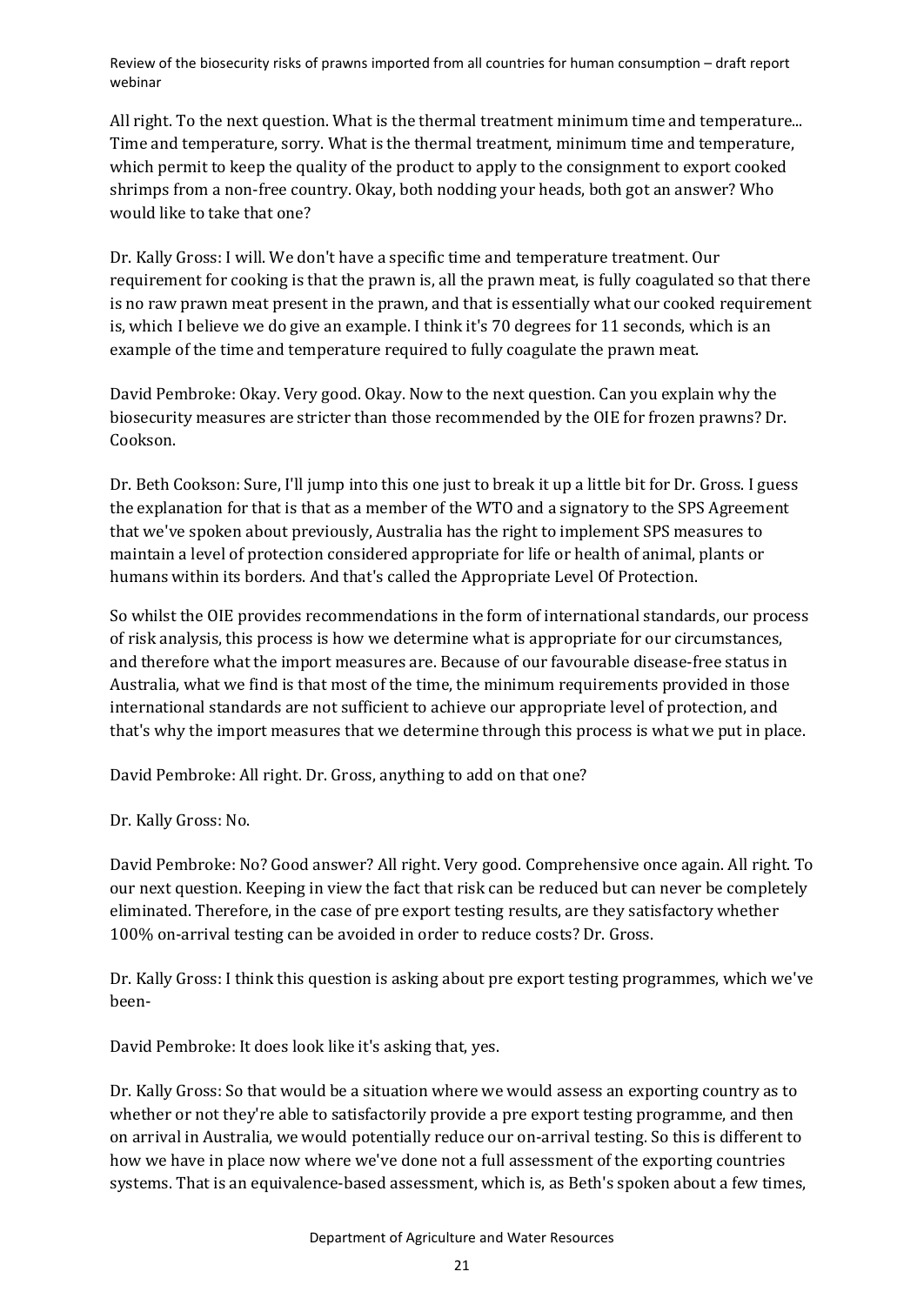is something we can do, but it's a case-by-case assessment, so it would be something we would need to do as a government to government process.

David Pembroke: Can testing be expanded to include other hazards?

Dr. Kally Gross: Yes, we could certainly do that if we decided there was a need to and the testing regime would be dependent upon the hazard, and the tests that we had available, and the expected prevalence level, and those types of things, but it could certainly be expanded.

David Pembroke: Okay. All right. Our next question. The draft report has very little detail regarding the exact design of the on-arrival testing procedures. Could you please step us through the testing design and explain the rigour of the testing programme?

Dr. Kally Gross: I think this is talking about what we actually do when the prawns arrive in Australia.

David Pembroke: Sounds true. Yep, on-arrival testing procedures.

Dr. Kally Gross: On-arrival, yeah. The draft report doesn't go into a lot of detail about that, it's true. We have maintained what the current on-arrival testing programme is, and so that's 100% seals intact inspections for 100% of all uncooked prawn consignments coming in. We sample 65 prawns out of those out of each batch randomly, so our biosecurity officers do that. And then they are sent to one of our department-approved laboratories for testing.

Dr. Kally Gross: In the meantime, the prawn consignment's held under biosecurity control so no one's able to enter, or tamper, or have anything to do with those prawns. There's not until the department receives the results from the testing laboratory that the consignment is free of both white spot and yellow head type one virus. We would then release the consignment from biosecurity, and then it would be allowed to move.

David Pembroke: On its way.

Dr. Kally Gross: Move on its way, yeah.

David Pembroke: Okay.

Dr. Kally Gross: I'm not sure if Beth's got anything.

David Pembroke: Nope? All good. Okay. Right. To the next question. Why were measures other than cooking applied to manage risk? Why were measures other than cooking applied to manage risk?

Dr. Kally Gross: As Beth talked about, and also we've talked about, we have obligations to apply the least trade restrictive biosecurity measures that we can apply to achieve Australia's ALOP. We selected quite a few biosecurity measures from a range of different pre-export and on-arrival measures. And whilst cooking certainly does achieve ALOP for all our hazards, so do a combination of other measures and it's appropriate for us to offer all biosecurity measures,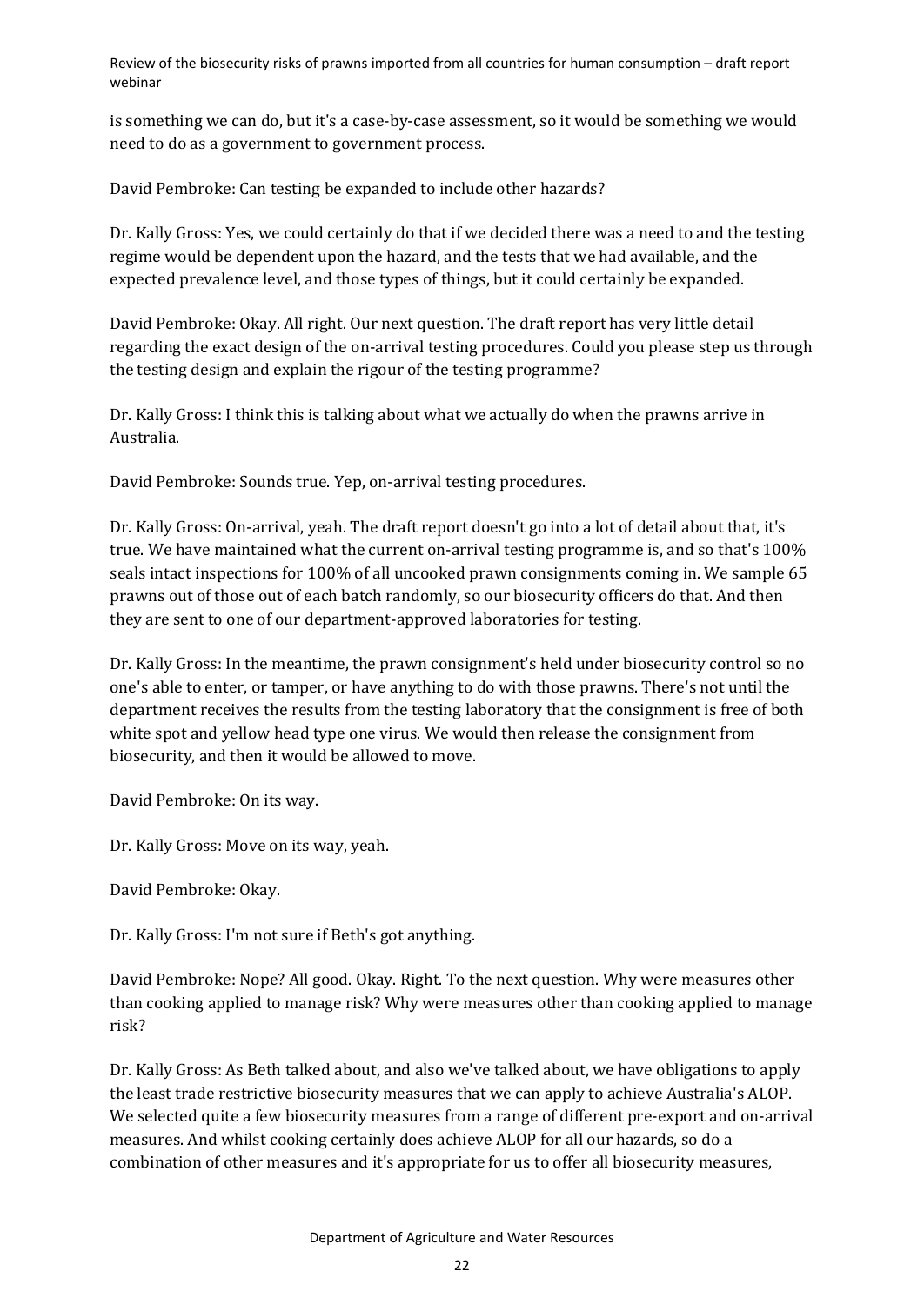which can manage risk to a level that achieves Australia's ALOP to be the most trade-restrictive as we can.

David Pembroke: Okay. Excellent. All right. To the next question. Is onsite audit a part of the requirement to declare disease-free? Is onsite audit a part of the requirement to declare diseasefree?

Dr. Beth Cookson: I'm happy to jump into this one. In terms of our assessment processes for determining disease-free countries, compartments or zones, our standard assessment process is that there is a desktop part of that assessment, and then an in-country verification aspect of that assessment also. Now, obviously the current COVID-19 travel restrictions have meant that we've had to do some thinking about whether there are other alternatives to how we provide that final level of verification over the assessment for those country freedoms.

Dr. Beth Cookson: And the answer I'm afraid is going to be, it depends, which I know is not a very helpful answer to the person who's asked the question. But we will take into account, a range of factors when looking at whether we could possibly use a different method than an incountry verification to complete that final step in that country freedom assessment. And that would include things like the history of existing trade, the level of risk associated with the commodity.

Dr. Beth Cookson: Prawns is just one commodity where we're asked to do these types of assessments, so there are a range of factors we're currently looking at in terms of how are we going to do that part of the process going forward given that we're likely to be living with the current international travel restrictions for a while yet.

David Pembroke: Okay. And to the next question then. In a case of an outbreak, which occurred in the exporting countries that is allowed to export the prawns to Australia, what measures will Australia take to the consignment that it's already on the way to Australian ports before the outbreak declaration was announced from the consignment origin country? That's a hypothetical, but what would Australia do? Dr. Cookson?

Dr. Beth Cookson: Sure, I'll jump in. And I think, again, it's a little bit circumstance-specific, so it is a very general question. However, our general approach is to look at the date that the outbreak was likely to have commenced and factor in the amount of time that infectious material may have been present in the farm or country and make a decision about the level of risk posed by that specific importation and act accordingly. So some scenarios that might apply would be that we'd potentially require additional treatments or potentially require re-export in the worst case example.

Dr. Beth Cookson: Dr. Gross I'm not sure if you've got anything else to add to that.

Dr. Kally Gross: No, I think that definitely covers everything.

David Pembroke: Okay. All right. And again, thank you very much for your question. And now that we've got another 40 minutes, please, as many questions as you would like to ask, we are here in your service. So please send them through because the team are doing a fabulous job of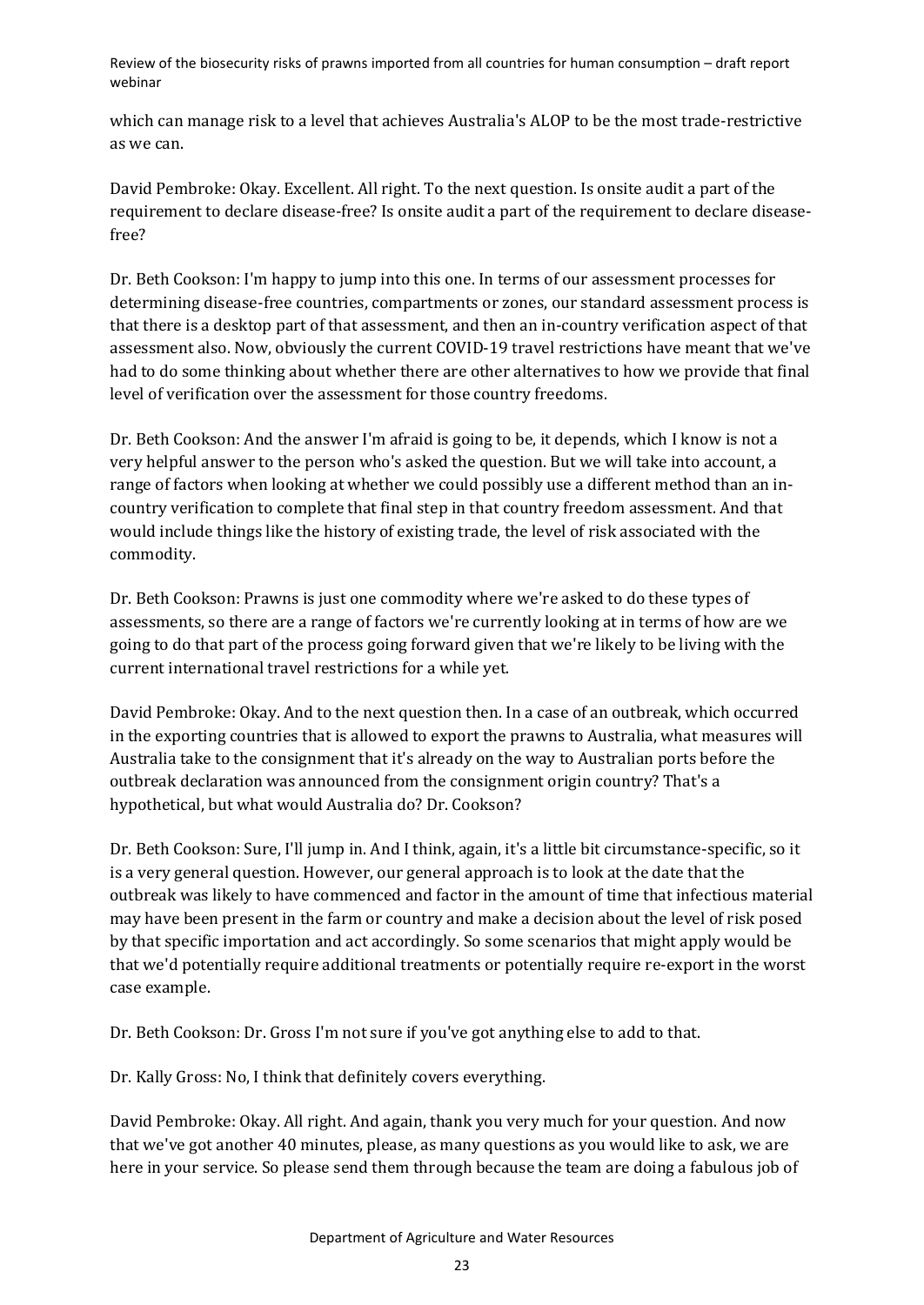giving you the detail that you need, and certainly the Department of Agriculture, Water and the Environment is very keen to understand your views. So please keep the questions coming and we really appreciate the contribution you are making to this webinar. And thanks once again for sticking around.

David Pembroke: Okay. So the next question is, is there any consideration for allowing the importation of live prawns, which would be used for brood stock. Dr. Gross.

Dr. Kally Gross: I guess the first point for that is that importation of live animals is a two-step process really. The first one is that in live species needs to be included on Australia's live import list. That requires a full environment risk assessment, which similar process to us, but looking at whether or not the species, if it was imported into Australia live and it where to escape, could do any damage to Australia's environment. So the first thing that would need to be done for that would be an assessment of the species for addition to the live import list.

Dr. Kally Gross: And from there, we would then need to do a biosecurity import risk analysis like what we've done here, but it would be for a live animal. So it's something that can be done-

David Pembroke: That sounds government to government again and it doesn't look like it's on the agenda as far as you're concerned.

Dr. Kally Gross: There has been an application to amend the live import lists for prawns.

David Pembroke: For the prawns?

Dr. Kally Gross: Yeah.

David Pembroke: Okay.

Dr. Kally Gross: But I'm not exactly sure what that is up to at the moment. That's managed through the department of environment, which I guess is part of us now. Previously it wasn't, but... So that's the process that sits within a different part of the department.

David Pembroke: Okay. All right. Thanks for that. Okay. To the next question, and the question is, is our current ALOP fit for purpose given the quantities of prawns that will be accepted with a 5% prevalence with 95% confidence? The question is, is our current ALOP fit for purpose given the quantities of prawns that will be accepted with a 5% prevalence with 95% confidence?

Dr. Beth Cookson: I might-

David Pembroke: You're nodding your head, you're nodding your head,

Dr. Beth Cookson: I'll jump in.

David Pembroke: ... so that is heading your way, Dr. Cookson.

Dr. Beth Cookson: I think that there's perhaps two aspects of this question that I might just touch on. The Appropriate Level of Protection as many of our audience would know is legislated under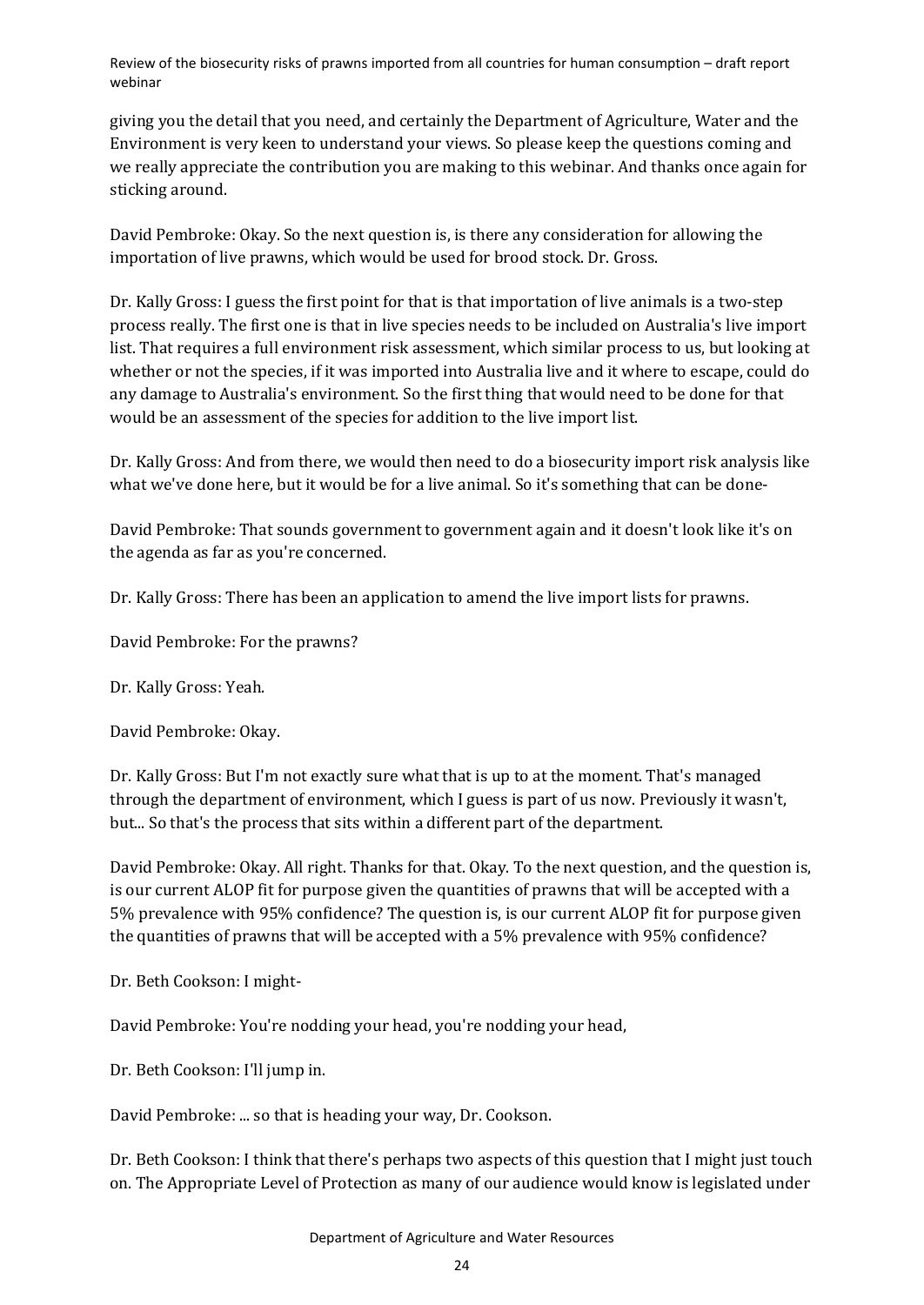the Biosecurity Act, and Dr. Gross has already outlined that that's aiming at reducing biosecurity risks to a very low level, but not zero. So I think the point in question here is, is our assessment appropriate that we've actually achieved that very low level, but not zero?

So I'm not 100% sure that is actually a problem... The question is not so much an issue with the definition of the ALOP, but in terms of how we've conducted that evaluation that Dr. Gross has gone through and made an assessment that the existing import measures to achieve that very low, but not zero ALOP. So if I take it from that perspective, then I guess the question around the 5% prevalence with 95% confidence goes back to the entry assessment risk, and the fact that there are a variety of layers of risk management and also the combination of entry and exposure that Dr. Gross has already been through.

That means that from the department's perspective, we believe that that's appropriate and that's what's been laid out in the draft report. However, part of this process is to receive that feedback and the technical submissions about what our stakeholders feel about the appropriateness of the conclusions that we've reached in the report.

David Pembroke: Further to that, just how important is it that the community that's gathered today gives the feedback? How important is that as part of the process to deliver the best possible outcomes?

Dr. Beth Cookson: For me, I really see this as the check and balance point. We have engaged an incredible amount of technical expertise, both within the department and also with external peer reviewers in getting the draft report to a point where the department believes that the recommendations are appropriate to manage the risks. However, there is a range of other expertise outside of the group that's been engaged so far and people who do have valuable contributions.

Dr. Beth Cookson: We do encourage the submissions to be technical in nature because that's really the scientific basis of this risk assessment. It does mean that those submissions really should draw on technical literature where it exists and where the view is that we may not have incorporated some of the findings from that that body of evidence as well as we may have. It is a very important part of the process and we will endeavour, as I mentioned earlier, to address; that we will review and address all of the submissions that we receive.

David Pembroke: And from your point of view, Dr. Gross? Obviously, a critically important input that the community that's gathered today really does give their views.

Dr. Kally Gross: Yep, definitely. It's one of the key parts of the process release is the stakeholder engagement and consultation, and we want to hear everyone's views, because otherwise we really can't take them into consideration.

David Pembroke: As you say, you can be comprehensive, but people can find things along the way, so consider yourself encouraged community to really think through and to give you feedback, technical in nature. Look at that technical literature and see the contribution that you might be able to make to these important review process.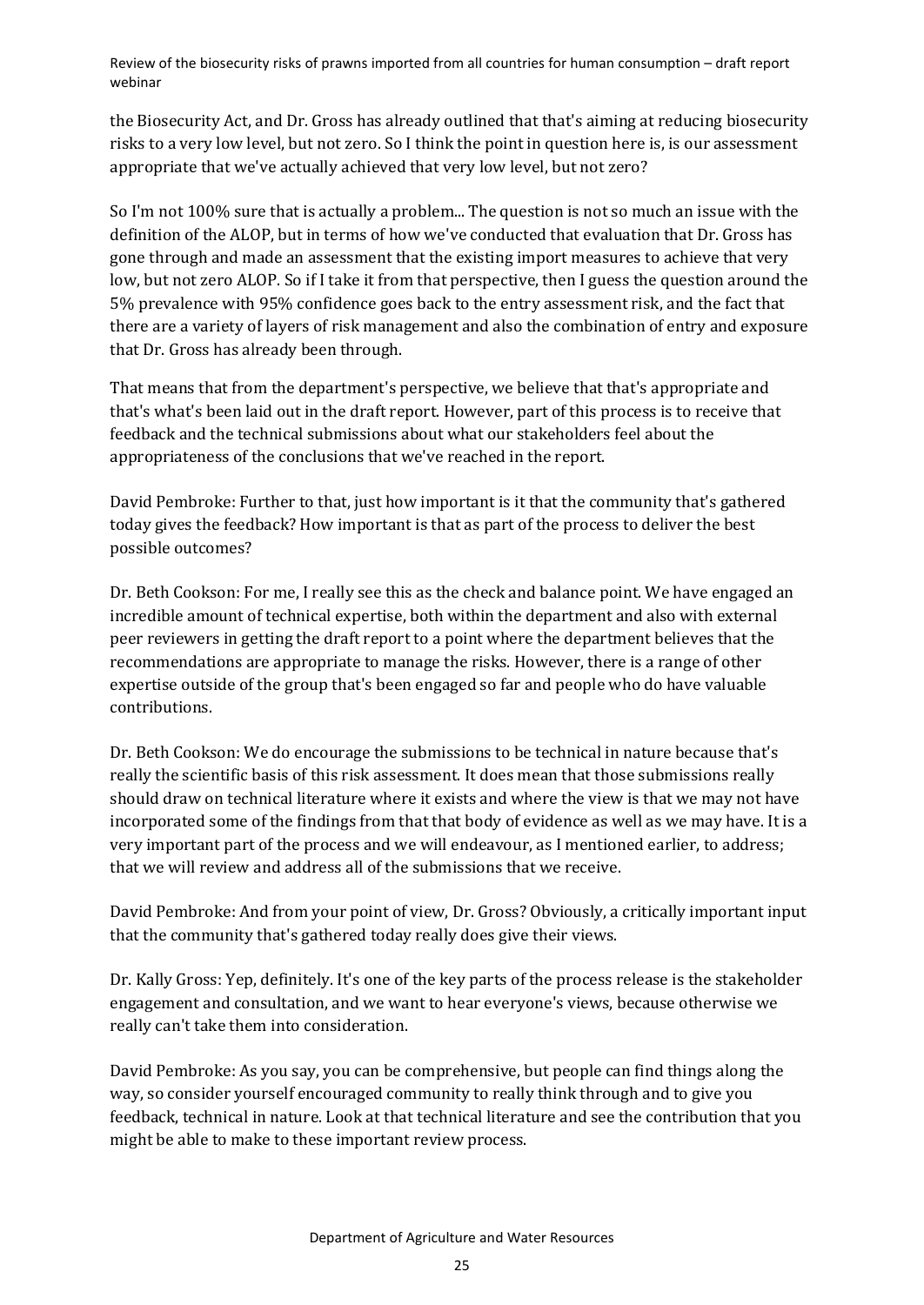David Pembroke: Next question. Why are marinated and BBC prawns not considered as dumpling and dim sum type products? Dr. Gross.

Dr. Kally Gross: Under the previous conditions that were in place, these products, when we had them in place without... They didn't have as much rigour around the product type and they were being more a pathway for avoiding testing requirements that we applied to uncooked prawns. And we received many reports that these products were being washed post border and then sold as a raw prawn product.

And our border staff also reported that under the conditions that were previously in place, they had difficulty verifying whether the products were actually a marinated prawn or a proper breaded and battered and crumbed prawn. Within the draft report, we don't really consider these to be equivalent to a dumpling product, which is very clearly just a dumpling.

Whereas, marinated prawns and breaded and battered crumb prawns can be quite easily returned to the just a plain raw prawn form. As we've discussed, fishermen like raw prawns, so that's why we don't consider them the same type of product as that, and they have marinated prawns have to adjust imported as an uncooked prawn, so they're subject to the same testing.

And breaded and battered crumbed prawns have their own set of requirements, which require a par cooking step, which solidifies the coating and means they can't be washed off and the prawn can't be returned to its original status.

David Pembroke: All right. Okay. Thank you very much. And once again, thank you for these questions, they are comprehensive and quite detailed, so here we go with another set of questions. Why are we only testing for WSSV and YHV-1? As in the report you say, "These are the only testing methods available." This is not true and there are techniques for testing all known viruses simultaneously.

Dr. Kally Gross: Yes, I agree, that is not true. The reason why we only have recommended testing for WSSV and YHV is because based on our risk assessment, they were the only two that required testing as a way to manage risk. But I certainly agree that there are tests available for-

David Pembroke: Other tests available.

Dr. Kally Gross: Other tests available, and if other hazards required... we determined that they required testing in order to meet ALOP, then we would put those measures in place.

David Pembroke: Okay. Second question. Clearly labelling, "For human consumption," does not work, which has been previously discussed. Read the arrival of WSSV in Australia, probably through the use of infected bait and is unenforceable, so why do you rely on it?

Dr. Kally Gross: That's a good question, but we don't actually rely on labelling, and so I guess that was one of the points that was also made earlier by another attendee, is that you're saying that you, if it's not doing anything, why do we have it? We have it on there because it's a little bit of extra education, but we certainly don't rely on it. We rely on a raft of other measures and it's just one tiny little portion of an education campaign.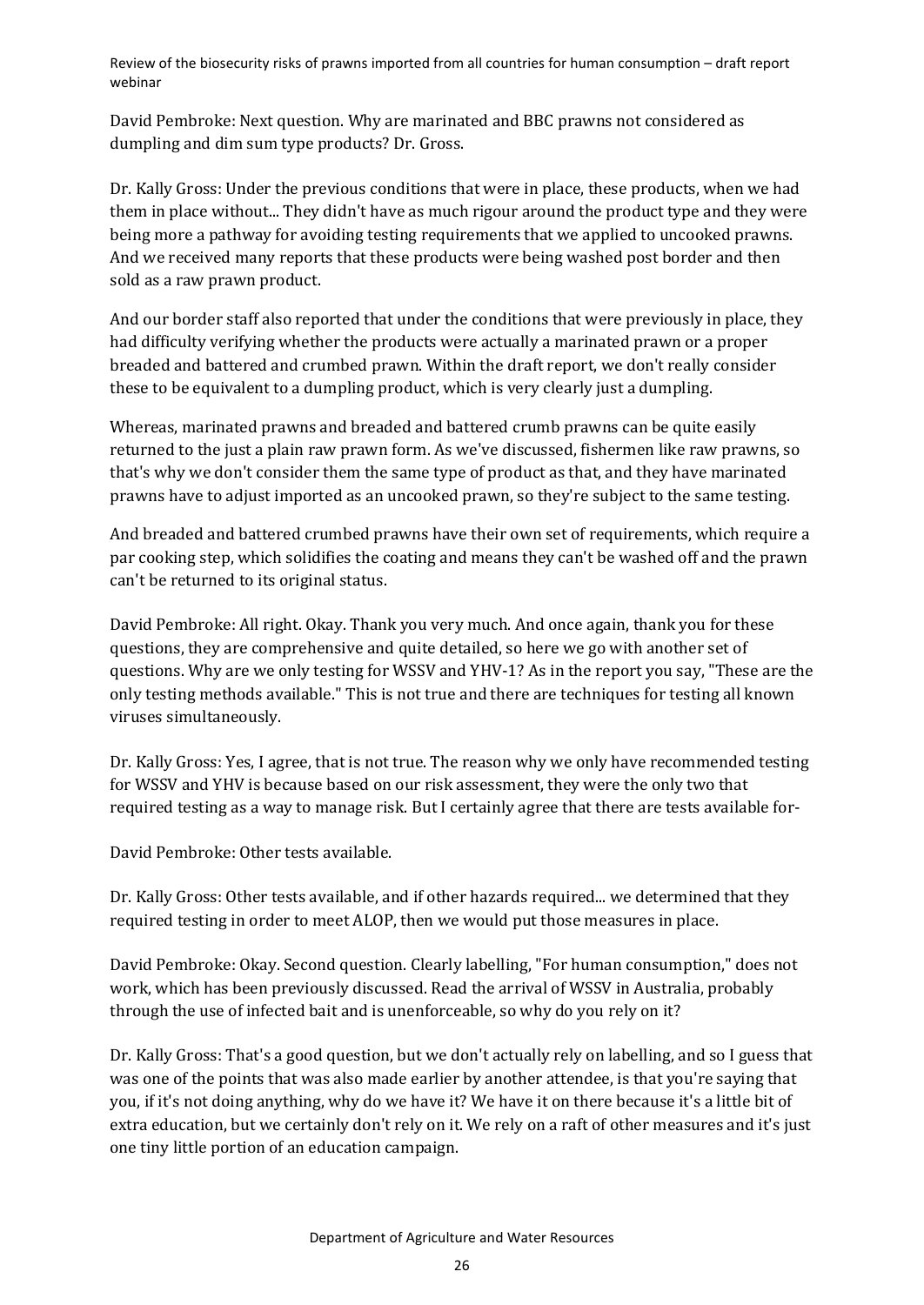David Pembroke: Of an overarching campaign.

Dr. Kally Gross: Exactly.

David Pembroke: Okay. Another question. Why do you still say, "If WSSV becomes established in Australia."? The question makes the statement that he or she believes it's clearly established here already. Is there any plans to change the status?

Dr. Kally Gross: When we do this risk assessment, it's just the way that things are discussed. Certainly, we understand the white spot syndrome virus is present in south-east Queensland within a movement restricted area, and we are aware of that, and we do acknowledge that in the report. However, it's not considered to be established in the whole of Australia, it's within a small zone. And we know that it's not within the rest of Australia, so we want to protect the rest of Australia as well.

David Pembroke: Okay. Fair enough. What exactly has changed in this new ALOP based on the report? The question, it goes on to say, "Clearly the previous one did not work, WSSV entered. So biosecurity system's failed." It might be a bit harsh, but. "So what has changed exactly? The only thing I see is that the whole uncooked prawns must be checked to demonstrate freedom from hazards. Which hazards do you mean? Only WSSV and YHV-1. Why not EMS, and EHP, and others given that there are tests available for all?"

Dr. Kally Gross: I guess the current import conditions are substantially different to what the old ones were, as far as uncooked prawns go. We now do testing pre export and also on arrival. We've put in place a much more rigorous approved arrangement system for holding our consignments as well as what our actual testing laboratory system is. So I would say that there has been quite a big change for the way we manage our uncooked prawns as far as the whole uncooked prawns go.

Dr. Kally Gross: So these uncooked prawns that are tested are ones that have had the head and shell removed. Whole uncooked prawns have to have a country compartment or zone freedom, and they now need to be... we need to confirm that they're free from all of those diseases. We wouldn't actually consider that testing of a whole prawn on its own would provide us a level of assurance that we get from having a compartment freedom, because just based on the volume of hazard that would be in a whole prawn.

So we actually, that's not something that we would rely on any way. The only way people can export a whole uncooked product is through doing a full compartment country or zone assessment. And yes, I agree there definitely are tests available for the other hazards, but as I mentioned, a couple of questions ago, when we did the risk assessment, it wasn't necessary to apply testing for those hazards because head and shell removal managed it.

And because we require head and shell removal for some hazards, applying testing to those products when the head and shell removal would already manage the risk would be overly trade restrictive and wouldn't be a necessary measure.

David Pembroke: All right. Comprehensive answer. Thank you very much for that question. To the next question. Is there scientific evidence that cooking to coagulation is sufficient to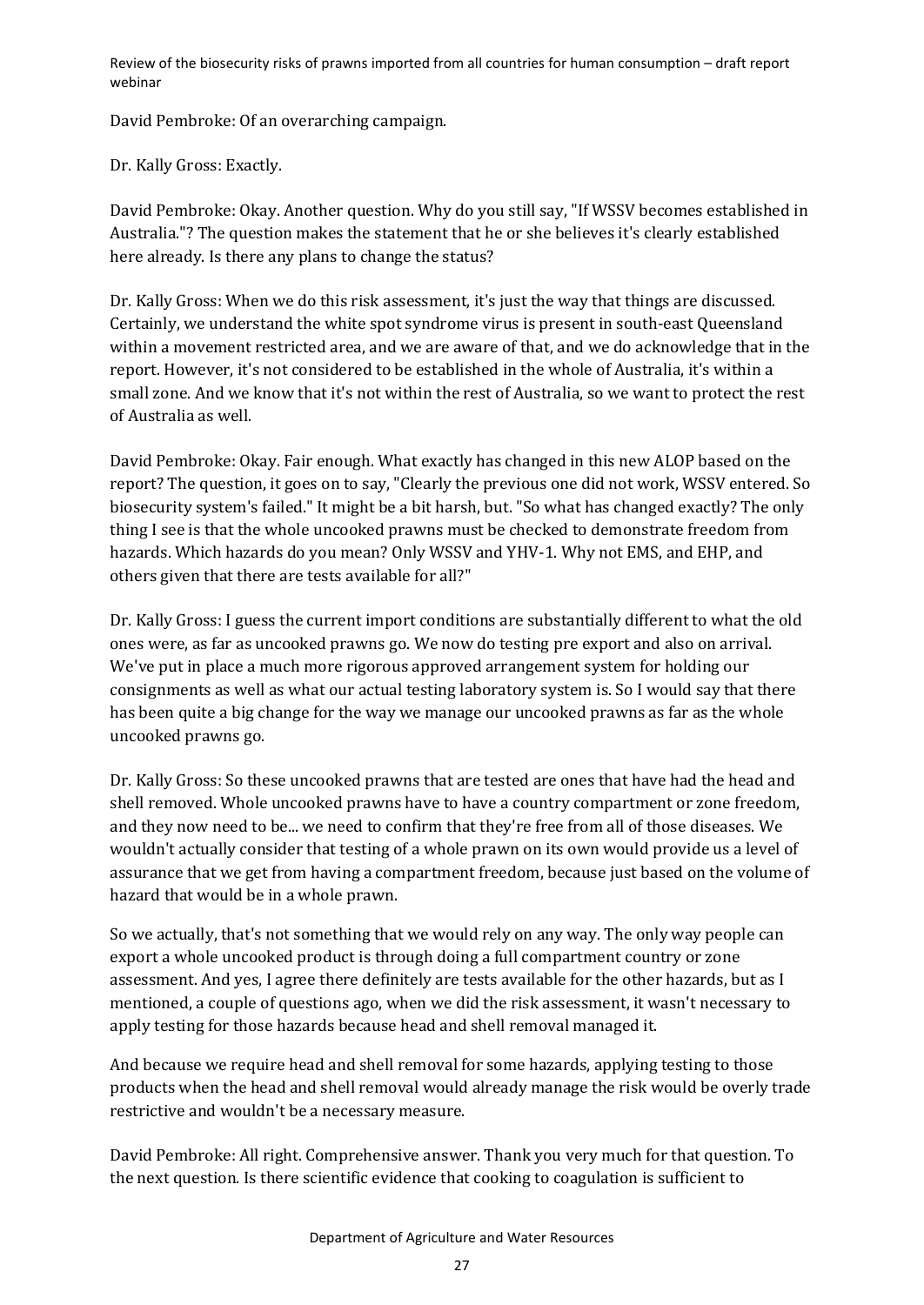deactivate viruses? Or is cooking considered to reduce risk as they won't be used in the pathways that will potentially allow released into the transmission pathways?

Dr. Kally Gross: The answer to that is yes to both of them. For us cooking for a range of the hazards, cooking manages risk by entry, so there is scientific evidence for some of the hazards that the temperatures that would be used in commercial cooking would have an impact on the infectiveness of viruses. So these are things like white spot virus and IMNV, and also vibrio parahaemolyticus. We consider that the cooking there would reduce the amount of viable infectious hazard in them. And also that is then works in combination with the reduction in exposure.

And for some of the hazards, we didn't have evidence about temperature effects on them, so we assumed that cooking did not even activate them, so we took a more conservative approach for that pathway. So it does both.

David Pembroke: Okay. Excellent. All right. The next question, and again, ladies and gentlemen, more than 20 minutes to go, so you've got plenty of time. You've written those questions down, please type them into the Q&A box. As I said, the Department of Agriculture, Water, and Environment very keen to answer your questions and consult with you in order to develop the most robust approach.

David Pembroke: The next question is, given the known risk of constant new and emerging diseases, is there a mitigation measure that can be put in place while a disease is emerging and research is still being undertaken? It seems that by the time we understand the risk, it's often too late to put measures in place. Given the known risk of constant new and emerging diseases, is there a mitigation measure that can be put in place while a disease is emerging and research is undertaken into that emerging disease? It seems that by the time we understand the risk, it's often too late to put measures in place.

Dr. Kally Gross: I guess if something was shown or being seen to be a really significant risk and we became aware of it, then there's certainly emergency measures and things that we can put in place at any time, if we think that that there is a risk that we need to do that. One of the other things is that because at the moment, our uncooked prawns are headed and de-shelled, most pathogens of prawns do accumulate in their heads, so we are removing a portion of infectious dose, but we certainly have mechanisms in place to put in place emergency measures if we need to. I don't know if Beth has anything else.

Dr. Beth Cookson: No. No, I think that was a pretty good response. The SPS Agreement does provide for emergency measures in the absence of available sufficient scientific evidence in the case that we deemed that the consequences or the nature of the hazard has as Dr. Gross has described, significantly exceeds our appropriate level of protection. So there's a specific process to go through to do that.

Dr. Beth Cookson: But at the current point in time, the pathogens that we've identified or the hazards that we've identified through the draft report we believe as per the recommendations that are being managed by the current import measures.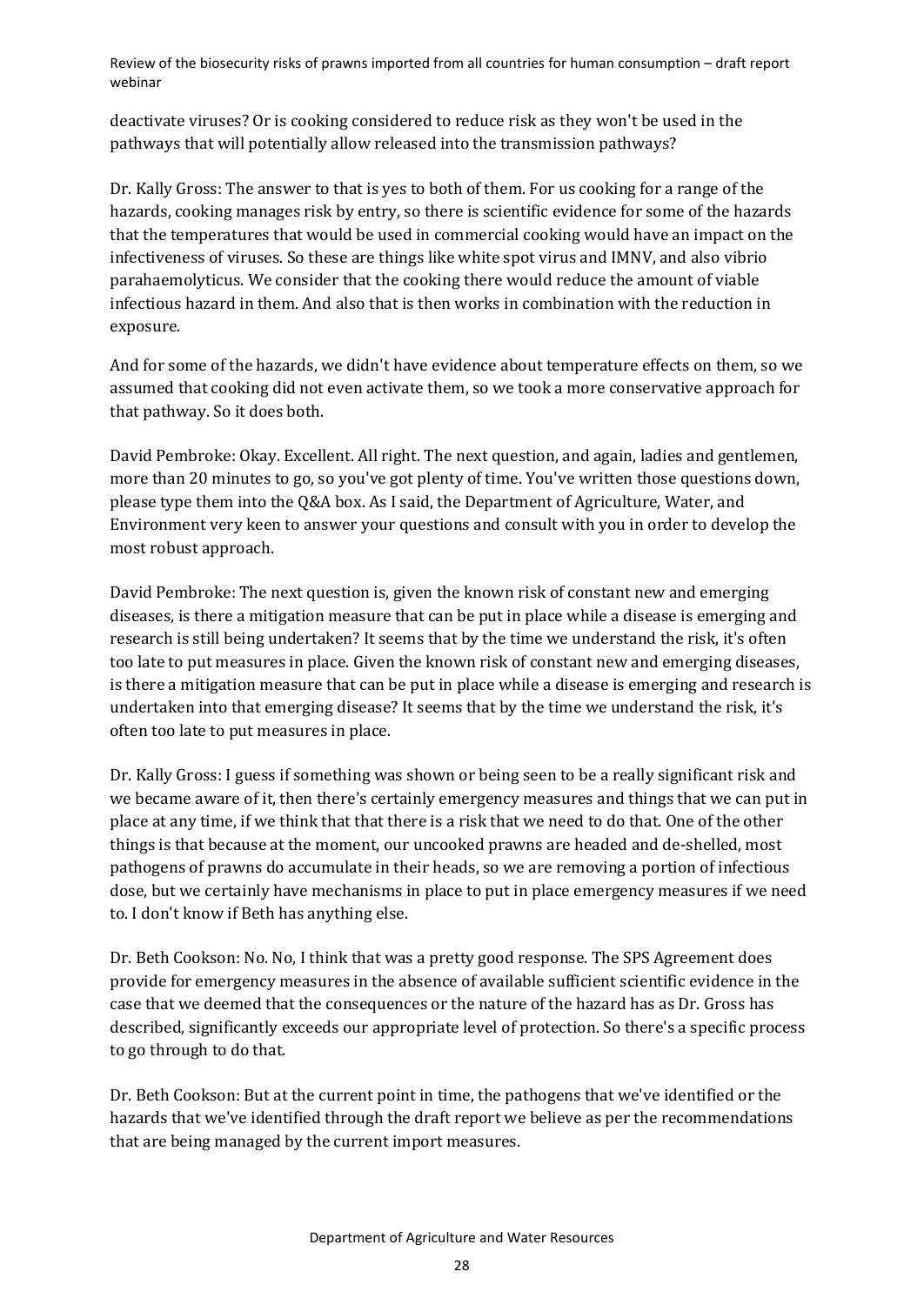David Pembroke: Probably maybe just at a more macro level, that point about emerging diseases and numbers of them, would you offer an observation as to how complex and challenging the environment is? Is it becoming more difficult to manage diseases, to identify and to mitigate some of the risks?

Dr. Beth Cookson: I think as a general observation and probably across both aquatic and terrestrial animal and plant diseases, the nature of emergence of pathogens and the rate at which they emerge is certainly a challenge that the department's very conscious of. And as we've described previously, we do spend a lot of our effort in trying to identify early what those changes are, which sort of commodity pathways they may impact, and whether our existing import control would sufficiently manage the biosecurity risk or whether we need to do more.

Dr. Beth Cookson: But it's absolutely David an increasingly complex world out there and one that we need to stay on the front foot on with biosecurity.

David Pembroke: And certainly need the contribution of the community, don't you?

Dr. Beth Cookson: The intelligence that's out there is really, really important to how we can actually respond to and manage these risks.

David Pembroke: So these opening up forums such as today, very important, so there is this exchange of views. So when there are these new and emerging threats, people can let the government know. Okay. Interesting. Okay. Combined control measures imposed are clearly not the equivalent of cooking. How in good faith can we put Australia's aquaculture industry in such dire risk given recent precedents of WSD in 2016 and not imposing that more fully the SPS Agreements? What is to stop a subsequent WSD incursion?

Dr. Beth Cookson: That's a good question. I'm not sure that I entirely agree with it in entirety, because I think what we're saying is not that the other combined control measures are necessarily the equivalence of cooking, but the combined control measures in our draft report and the recommendations we've made achieve that very low risk rating, which achieves our ALOP in many of those cases. Probably cooking in terms of our assessment would exceed what we need in terms of managing the pathogen and therefore becomes more trade restrictive, then providing the other options.

So I think that's probably the answer I would give at this stage. And the other part of that really is that we did learn, unfortunately through the white spot disease incursion in 2016, we did learn a lot about human behaviours. And I guess subsequent to that, there have been the new import measures put in place for prawns since the suspension ended in mid-2017, and there has been no change from those in this draft report. And also that the department is very much actively pursuing a verification processes around the assumptions we make around how effective those import controls are going to be.

So we have changed a few things substantially since that time and we do need to take a layered approach to biosecurity, so we look at what we can do pre export, we look at what we can do at the border. And then we also look at what we can do post arrival to make sure that the system is functioning as we think it is.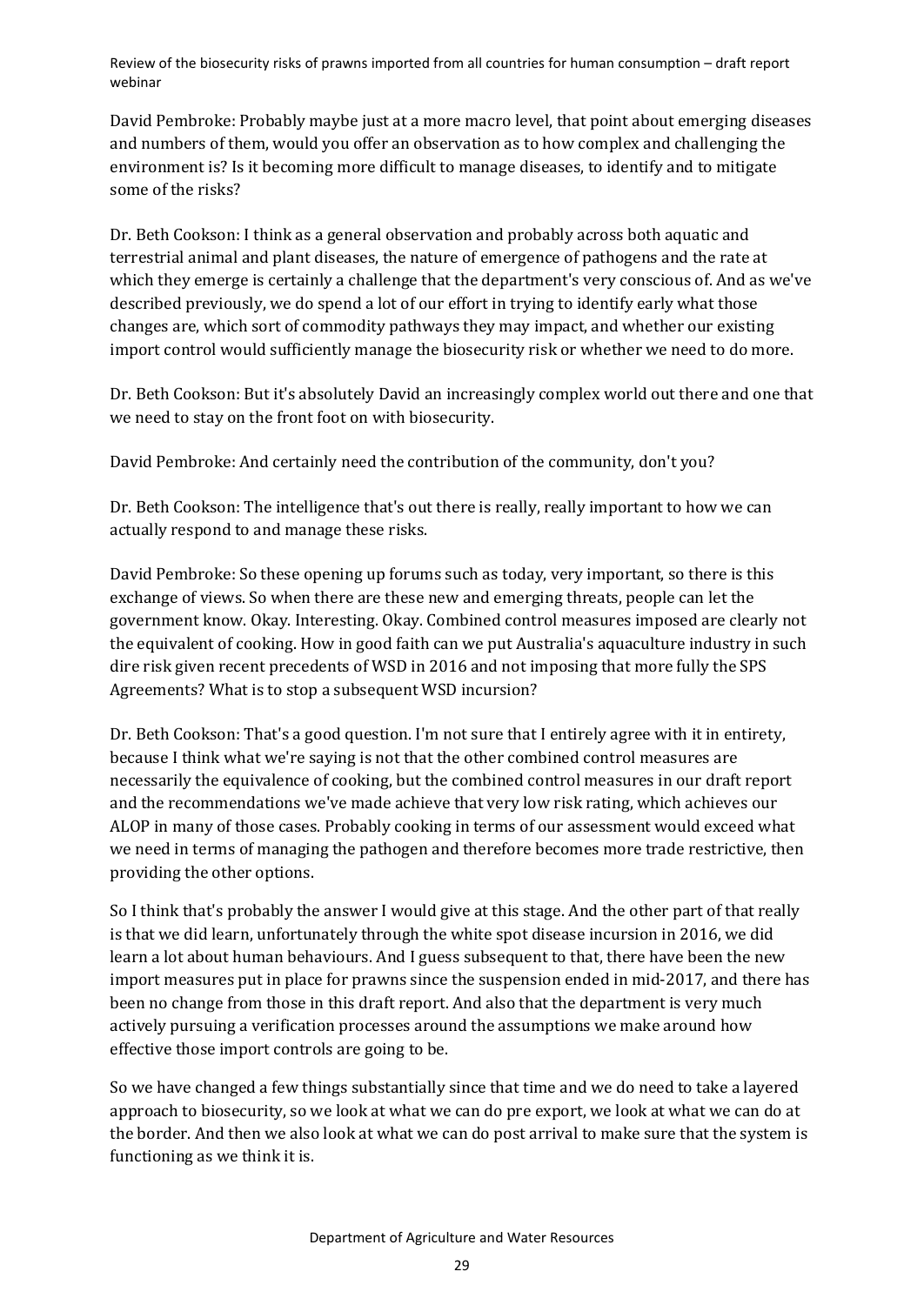David Pembroke: Okay. Very good. All right. To the next question. Has anyone considered given the WSSV is a virus of the cuticular epithelium that removing the head and shell might actually increase risk given the potential attractiveness for bait?

Dr. Kally Gross: Yes, I guess the risk assessment did actually take that into account because we didn't actually consider that head and shell removal did reduce our entry likelihood, so we considered that body of the prawn has just as much ability, to cause diseases as what a whole prawn did for as far as white spot went. And that was why we needed to apply also pre export and on-arrival testing to that in order to manage that risk. So, we certainly agree that the meat is just as risky for white spot as the whole prawn. We took that into account.

David Pembroke: It's quite a simple question, why does all this need to be so complex? Why not just rely on tried and true control measure, that is cooking?

Dr. Kally Gross: Yes, cooking does manage risk, we totally agree. The thing here is that we have done the risk assessment and in what is presented in the draft report, it's our view that other measures also do manage risk. As part of our international obligations where it is safe to allow trade, we need to do so. And that means giving the option for different product types. Certainly, it is complex, there's no doubt about it, but if there's a way for us to manage risk and allow that different types of products other than cooked, then that's what our international obligations are.

David Pembroke: All right. Okay. Another question. You said 65 individually prawns are sampled randomly. What exactly does that mean? Previously, these were not taken randomly, but from the nearest box on the back of the truck, sometimes from a box provided by the exporter for this purpose. What does random sampling mean exactly? What is the process? That's a process question.

Dr. Kally Gross: It is a process question, and yes, I agree, there were some issues found with the previous random sampling process, but it is truly random now. The inspectors, I think they have a sheet with the box numbers and they randomly select the box numbers, and then they require the importers to get those boxes out. So there's no-

David Pembroke: Back of the truck.

Dr. Kally Gross: There's no back of the truck, there's no importers deciding which boxes are going to be sampled. It is genuine random sampling.

David Pembroke: Random sampling. Dr. Cookson.

Dr. Beth Cookson: I will just add one more point too, is that it's also seals intact.

Dr. Kally Gross: Yes.

Dr. Beth Cookson: That means that the container has to arrive with the seals intact from the point of export, and it's not opened until there's a biosecurity officer there to open it and conduct that random sampling. So there's a double layer of controls over that process.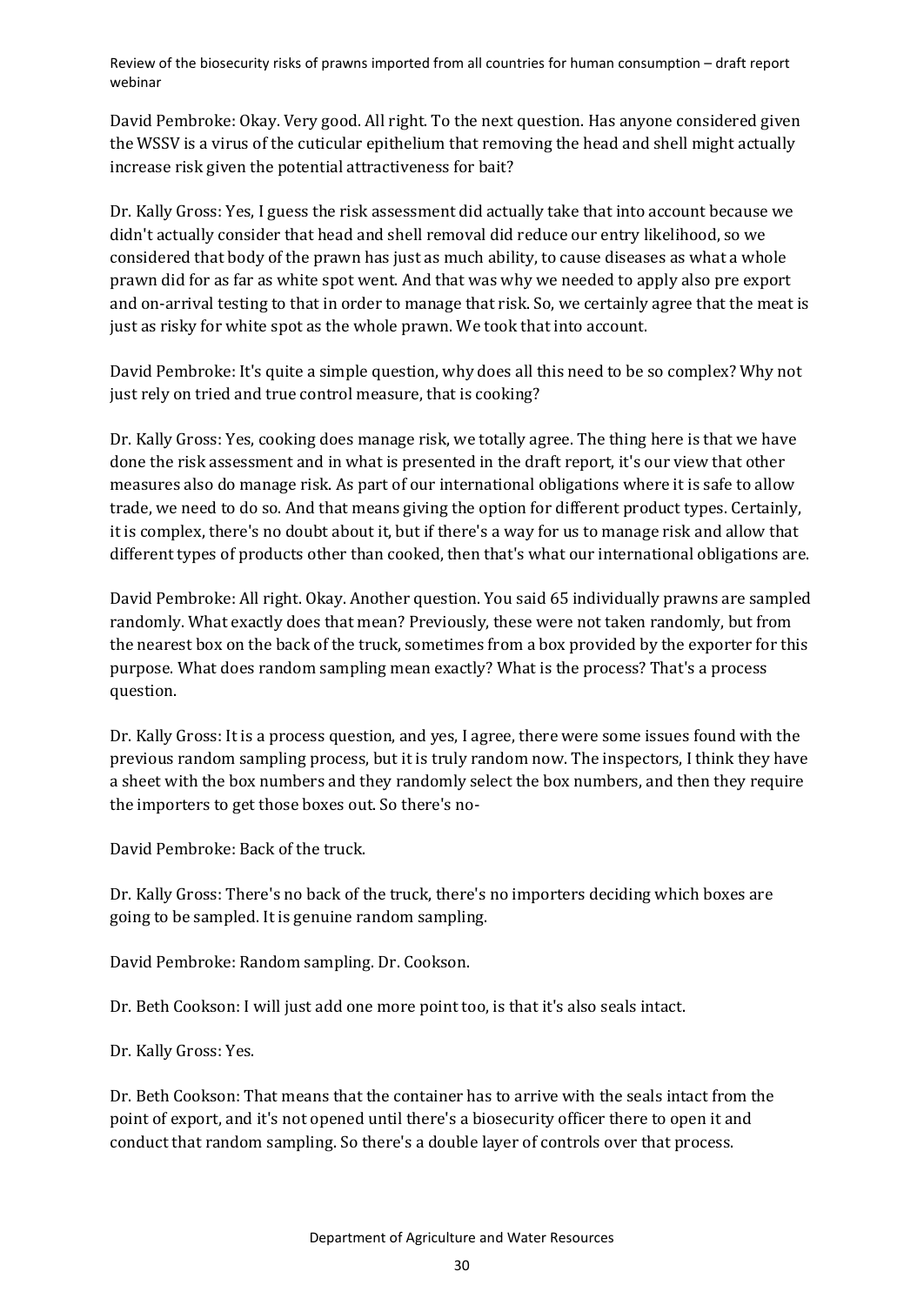David Pembroke: Okay. This is a good question, it's a simple question. Why did the department do a generic review and not country-specific reviews? You both can answer this question.

Dr. Kally Gross: Yeah, we both can. I guess it comes down to available resources is one of the points. Doing a generic risk assessment allows us to consider everything at once. If we were to do a country risk assessment would take much longer because we would have to do a risk assessment for every single country, which wish to export prawns to Australia. And we also take into account things like how widespread the disease agents are and those types of things. When it comes to prawns, a lot of the agents are spread across a lot of the prawn-producing countries, and it makes more sense to do it in one go and get it done with.

And then if countries wish to have themselves recognised as free from specific diseases, we can then go through that process separately.

David Pembroke: Okay. Have new hazards been identified?

Dr. Kally Gross: In 2018, we released the hazard table for our stakeholders to look at in advance, and since time we have actually added quite a few hazards or potential hazards to it. There hasn't been anything significant that we've included in this risk assessment, but there have been a few novel viruses and a few other new viruses which have popped up. And because they're new, these are ones that we've talked about, we keep a lookout for new and emerging diseases.

So this isn't set and forget, we don't just do it and then put it in the back of the cupboard and leave it, we're constantly monitoring and considering if the information we've got is the best, and the most current, and the most applicable.

David Pembroke: Next question. On the one hand, you say that frozen prawns must now be deheaded, de-shelled and deveined. If so then, why allow any whole frozen prawns in at all? And if you will allow, what conditions must be met to allow whole frozen prawns to be imported? Okay, both nodding heads.

Dr. Kally Gross: Do you want me? Okay.

David Pembroke: Yep.

Dr. Kally Gross: Yes, uncooked prawns do need to be de-headed, de-shelled, deveined and then pre exporting and on arrival tested for white spot virus and yellowhead. We have the option for whole uncooked frozen prawns, however, in order to do that, that's where we go into the country freedom, compartment freedom, zone freedom. So it's a very complex process, and there's a lot of checks and balances that need to be done in order to ensure that we would consider those products to be free. So those two products aren't really, I guess, equivalent in the way that risk is being managed.

It's a very significant process to have freedom from everything, and we would also require freedom from that whole list of hazards, not just for the real conditions that we're doing, where we have something specific like the testing for white spot and yellowhead. So they have to be free from everything. Free from EHP, free from DIV1, free from all of them in order to allow whole uncooked prawns.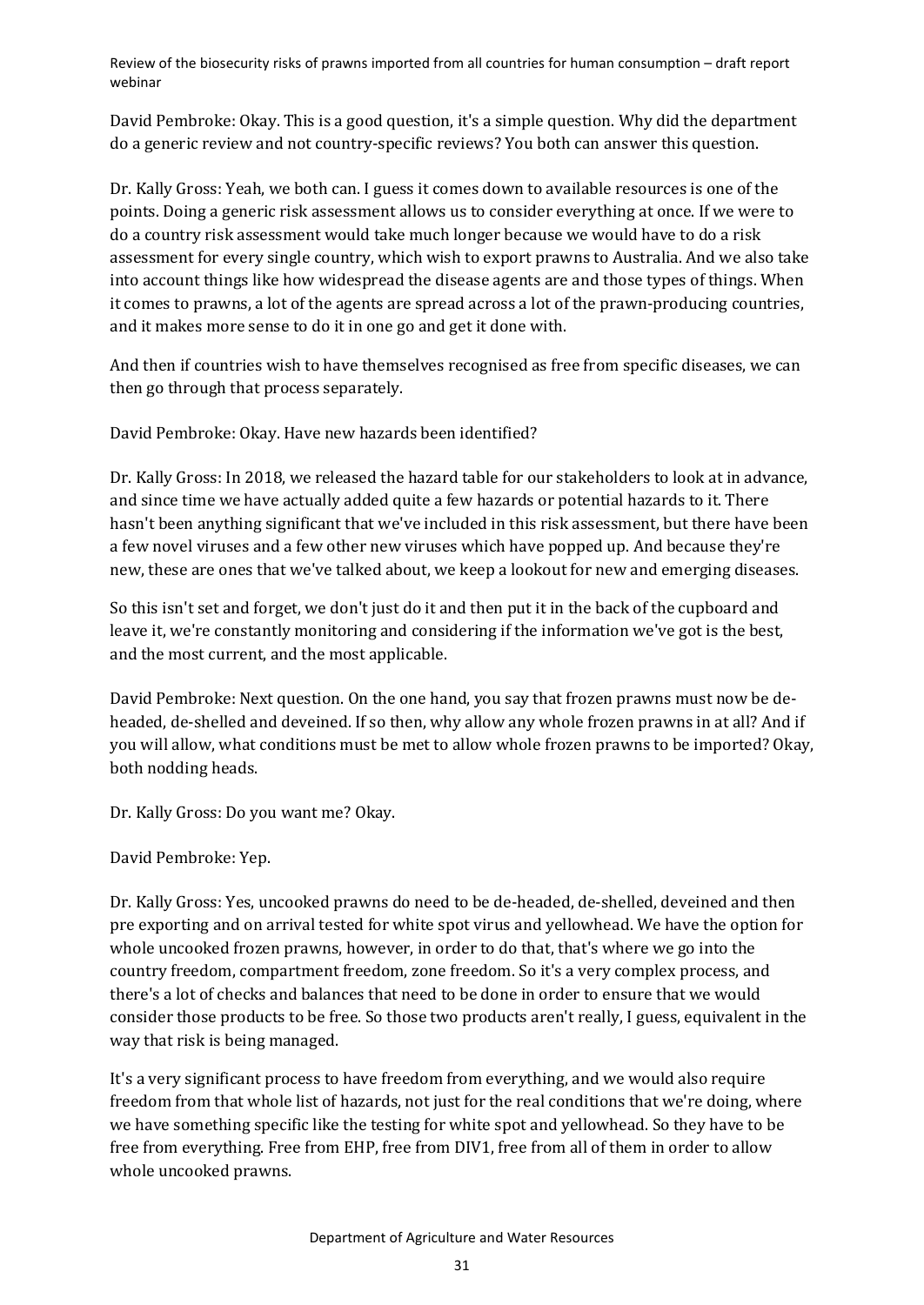David Pembroke: Okay. Dr. Cookson, anything to add there? No? All good? Okay. Another question. Recent studies have shown that farmed prawns in Thailand, and Vietnam, and China have shown that almost or more than 90% are testing positive for EHP. Statement. This is a very serious exotic, and has such, should be tested in all imported raw prawns. The question just disappeared. Why is it not being? Testing protocols exist. Again, couple of statements, but a question in there around that. Dr. Gross.

Dr. Kally Gross: For EHP, when... This is actually something we put in interim measures in place I think earlier this year, because whilst we were doing the risk assessment, we identified that we didn't believe that head and shell removal on its own would manage risk. That was why we then added in the deveining. Because based on the information, there's very little EHP just present in the muscle. So if we removed the head and we removed the gut, then there's basically very little EHP present, and we consider that that manages-

David Pembroke: The risk.

Dr. Kally Gross: ... the risk for EHP.

David Pembroke: Got it. All right. Okay. Coming to a close, so if you do have any last minute questions, please we are just a little over five minutes to go today. But again, as I say, if you do have a question, please send it through. If we don't get to it today, we will certainly get to do it... get to it, I should say, in the days and weeks ahead, but to the question.

The vast majority of viral deactivation studies involving heat cooking use several minutes for deactivation rather than seconds. What process has occurred to ensure the recommendation of coagulation is effective to deactivate viruses if they are present? Couldn't this short heated period be used to avoid testing protocols when the short heated period may not actually be effective in the deactivation of the virus? Dr. Gross.

Dr. Kally Gross: I guess there's two parts to that, so the recommendation for fully coagulating the prawns turns the prawn into a cooked product. That really significantly changes what our exposure likelihoods are because cooked prawns based on the survey and evidence we have not used by, for bait by fishermen, and there would be very little interest in using them for feeding broodstock for nutritional and maturation purposes. When we did our risk assessments, we considered the fact that a lot of the... for those reports, that sometimes the length and time of cooking was greater than what our recommendation is to fully coagulate.

But in that we didn't take it to suggest that it was complete in activation, just some inactivation. So some reduction in entry and a very significant reduction in exposure, and together those to manage the risks. So it's not 100% inactivation, we acknowledge that, but it is a small amount of inactivation that somewhat reduces entry, and we have a big reduction in exposure because they are a product. And if the prawn meat's fully coagulated, then it's looks like a cooked product, it is a product.

Dr. Kally Gross: We have done, our compliance and investigations there, we've looked at prawns, we've inspected them, and cooked prawns are cooked.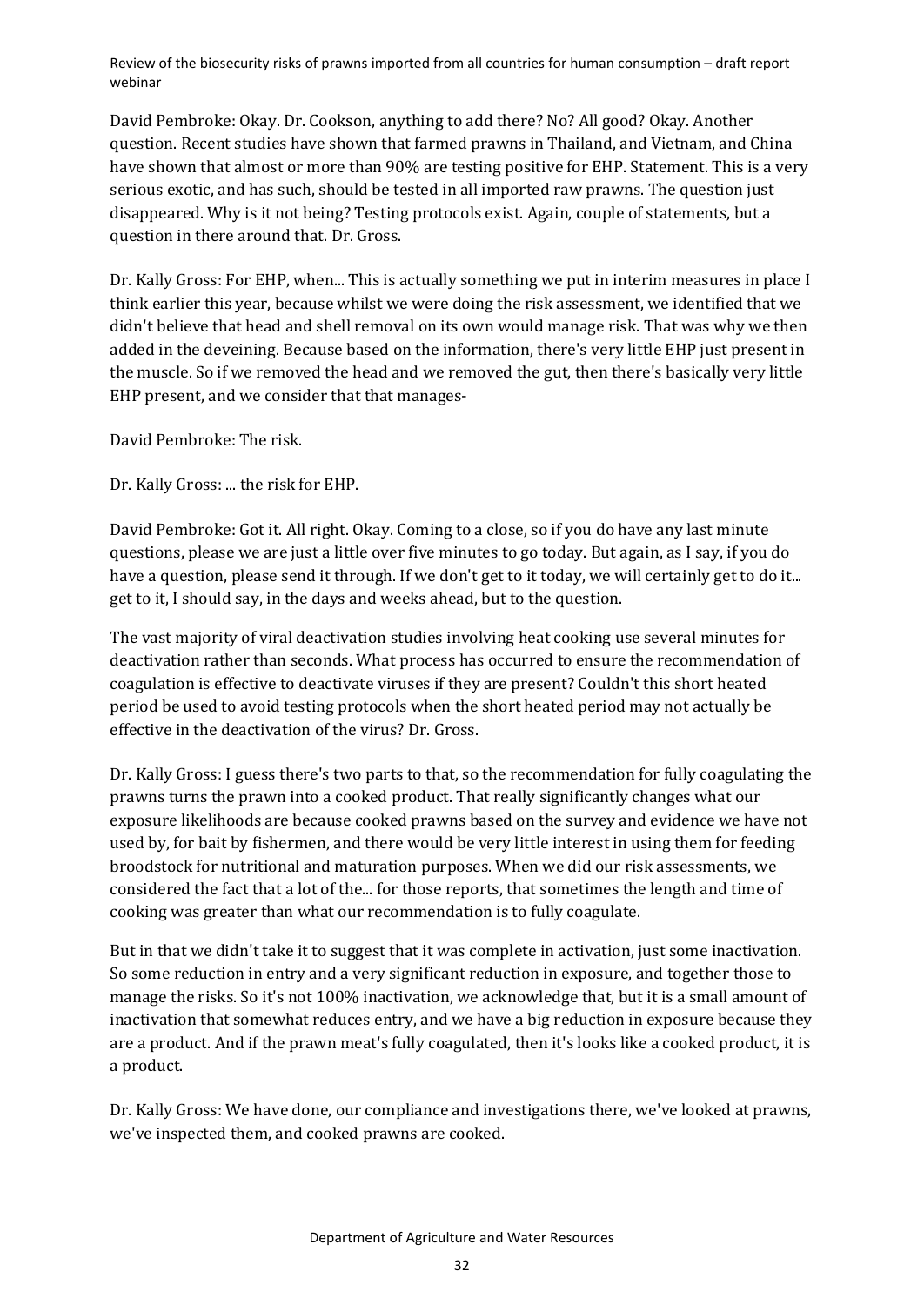David Pembroke: We do have time for one final question, and it is, I think that the biosecurity risk can be sufficiently reduced by using a lab test before export and a lab test after arrival, risk cannot reduce to zero. What is your opinion about that? A lab test before it leaves, a lab test when it arrives, good to go.

Dr. Kally Gross: That's what we've got in place for our pre export and on-arrival testing. Certainly, we consider that does reduce our risk for white spot and yellowhead. We haven't recommended it for other hazards at this point because our risk assessment hasn't suggested it's needed, and applying those measures would be onerous and over the top at this point based on the risk assessment that we've done.

David Pembroke: That is-

Dr. Kally Gross: Yeah.

David Pembroke: Contained in the report, and again the full presentation today will be made available as well the report for people to make comments. But before we do wrap it up, ladies and gentlemen, I'll just toss across to Dr. Beth Cookson, any final comments that you'd like to send to the community? And just once again, on behalf of the department, can I thank you all for attending the webinar today, but also for sticking around and for asking such great questions. It really, as I say, it helps.

It helps for you to show an interest, and certainly the department is looking for your technical feedback on the information provided. But perhaps as a final comment to the community out there, Dr. Cookson,

Dr. Beth Cookson: Thanks, David. I can only really reiterate what you have just said. I have been very impressed with the number of participants that have stayed with us for the full time. I think it does demonstrate how much interest there is in this review. It's been a while coming, there's been people who have been quite anxious to see the release of this draft report. And we will continue to work as quickly as we can after the consultation period closes to take into consideration all of the technical submissions that are provided and to publish the final report.

There are other opportunities for engagement with us, as I mentioned at the very beginning, for anybody who does want to make some time to discuss with us outside of this webinar, then we're very happy for you to reach out through the Prawn Review email address and we can make some time to discuss with individuals, with industry groups and members, whatever other discussions are necessary for us to continue to explore what is in the draft report, and to really get a feel for what the impressions out there are of the scientific and technical robustness of the assessment that we've made and the recommendations that are contained in that draft report.

#### Dr. Beth Cookson:

Once again, thanks to all for joining us today. It's been really great to have this interactive session. I'm sorry that it wasn't a roundtable. It would have been nice to have seen the faces on the other side of the room rather than a television screen, but I'm hoping that we do get those opportunities in the future. And thanks very much to David for facilitating this session this afternoon.